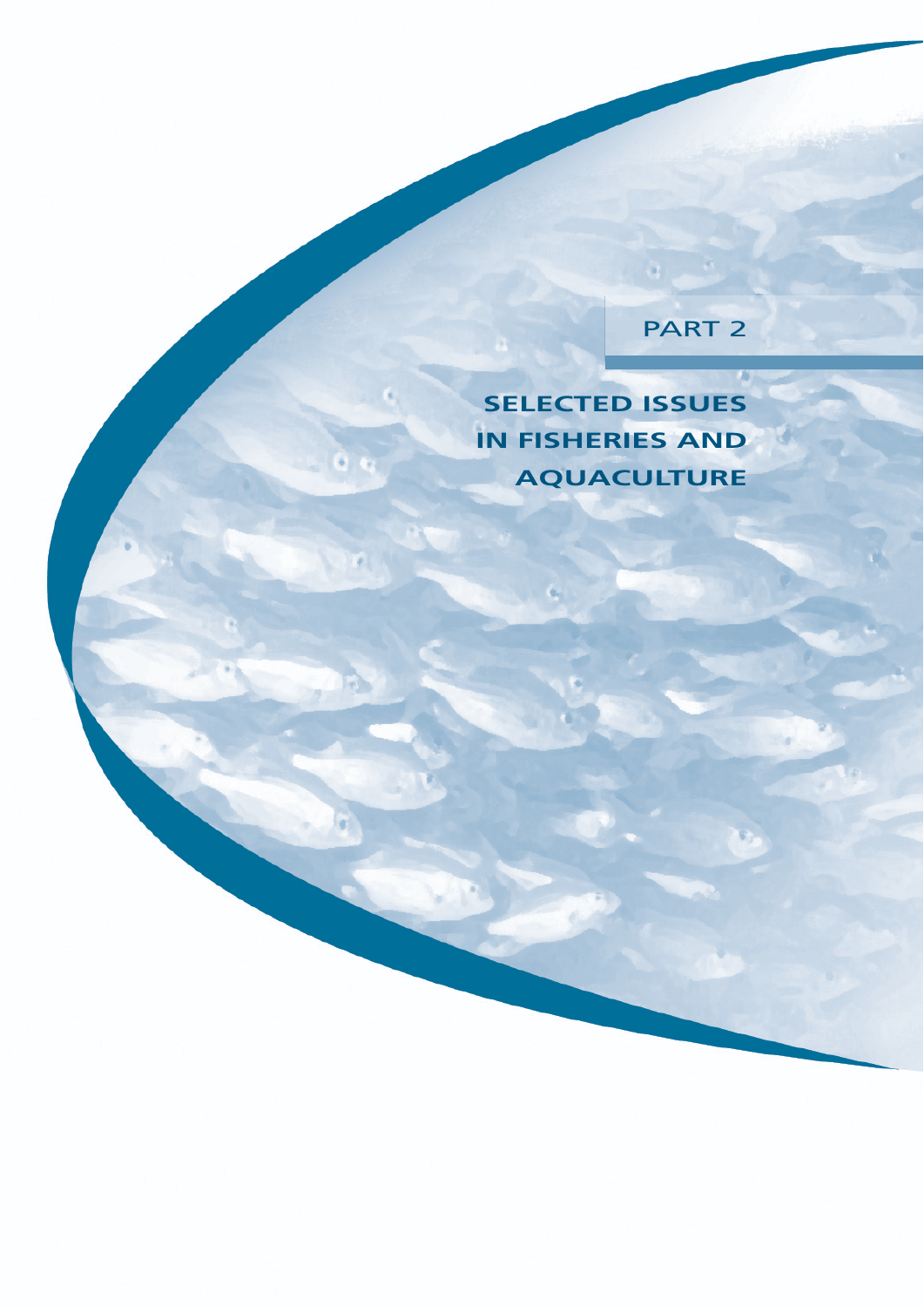# **SELECTED ISSUES IN FISHERIES AND AQUACULTURE**

# **Trade measures against IUU fishing**

#### **THE ISSUE**

Trade measures are increasingly being used to combat illegal, unreported and unregulated (IUU) fishing.<sup>1</sup> The aim of these measures is to prevent IUU-sourced fish and fish products from entering into international trade. The increasingly stringent implementation of trade-related measures often poses a significant challenge, especially for fish and fish products originating from small-scale fisheries in developing countries. These countries often lack the resources and infrastructure needed to meet the requirements. As a result, they may be excluded from participating in the international trade in fish and fish products, regardless of whether their product is of legal origin or not. In other words, legally sourced fish and fish products may be excluded from international trade because developing countries are not in a position to implement the administrative requirements associated with the trade measures. This may also pose a problem for the processing sector in importing countries that rely on imports of raw material from developing countries to supply their processing plants.

#### **IUU fishing**

Now a global problem, IUU fishing occurs in virtually all capture fisheries, ranging from fisheries under national jurisdiction to high seas fisheries. It is increasingly recognized that IUU fishing undermines national and international fisheries conservation and management measures and leads to resource depletion. This, in turn, weakens the ability of the fisheries sector to meet national and global economic, social and environmental objectives and threatens the livelihoods of people who depend on fishing. However, given the importance of developing countries in the international fish trade,<sup>2</sup> measures to reduce IUU fishing will fail if developing countries are not active participants in the fight to ensure legal and sustainable fishing practices.

A recent study estimates the cost of illegal and unreported fishing alone at US\$10-23.5 billion per year.<sup>3</sup> In 2006, global capture fisheries had an estimated first-sale value of US\$91 billion.<sup>4</sup> Even at the low end of the IUU cost estimate spectrum, the losses due to IUU fishing are substantial relative to the total value of the fisheries sector.

#### **Trade measures against IUU fishing**

Trade-based measures consist of actions directed toward products originating from IUU fishing and may include banning products from states found to be undermining fishery conservation and management measures, or rejecting individual shipments that lack required documentation of their legal provenance. As approximately 37 percent of the global fish harvest enters into the international trade, international regulations or measures that ensure that internationally traded fish does not originate from IUU fishing can be powerful instruments. However, caution must be exercised in their application to ensure that they do not create unnecessary or unjustifiable barriers to trade.

Until recently, trade measures to combat IUU fishing were mainly implemented by regional fisheries management organizations (RFMOs)<sup>5</sup> managing high seas fisheries. However, trade measures have now been developed to be implemented at the national level by Chile, the United States of America and the European Union (EU).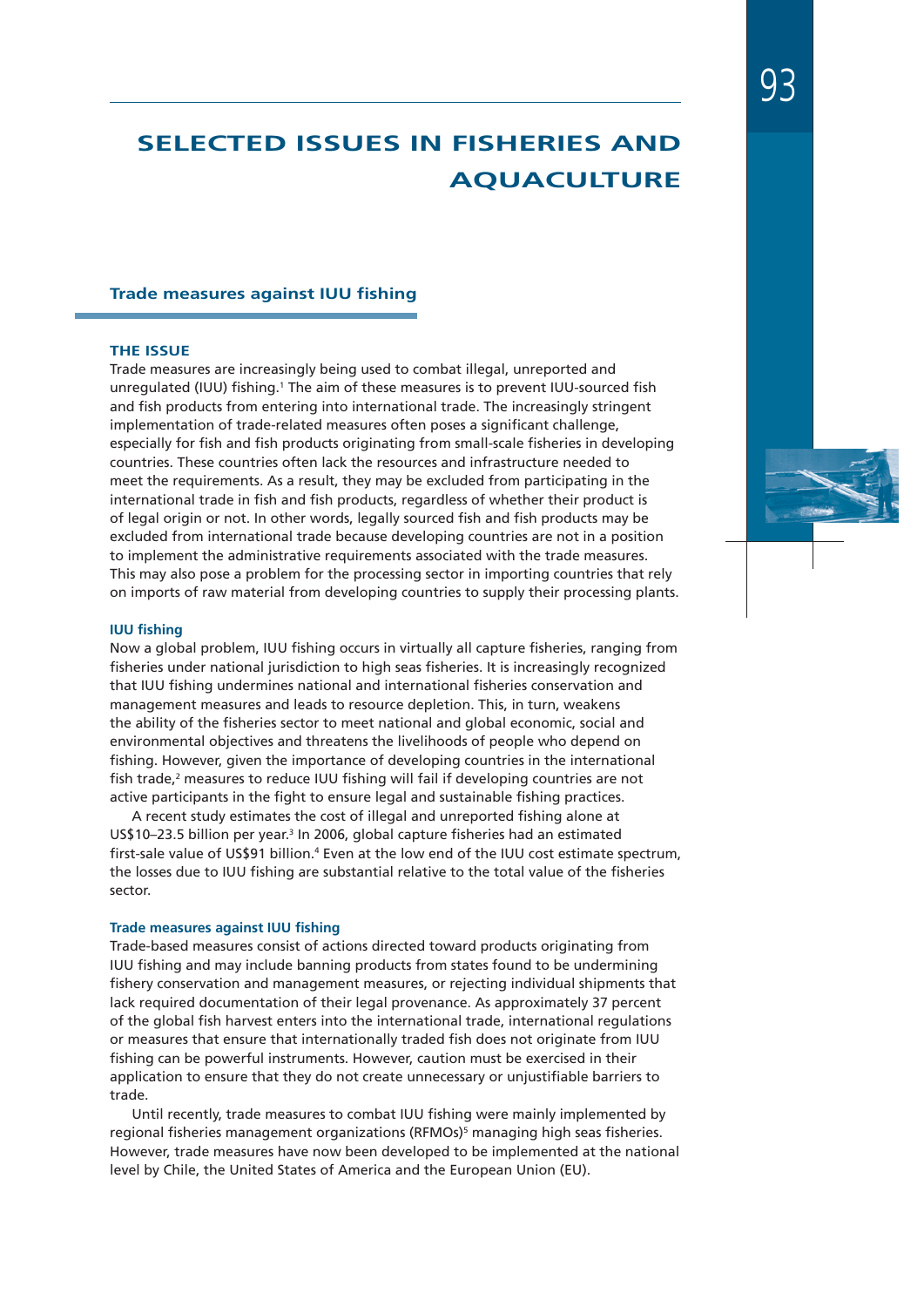#### *Chile*

In December 2009, Chile introduced new requirements for imports of aquatic species or by-products into Chile. Imports require a certificate of legal origin certifying that the imported species were captured or harvested pursuant to national and international regulations applicable in the country of origin, and in the case of fisheries products, that the aquatic species or raw material used and their manufacturing process are in accordance with the above regulations.

#### *United States of America*

Since January 2007,<sup>6</sup> the United States of America has produced a biennial report of nations identified as having vessels engaged in IUU fishing. The report includes a description of efforts taken by listed nations to take appropriate corrective action and a report of progress at the international level to strengthen the efforts of international fishery management organizations against IUU fishing. The United States of America also seeks to strengthen international fishery management organizations to address IUU fishing through the adoption of IUU vessel lists, stronger port state controls, market-related measures and other actions.

Once a nation has been identified as having vessels engaged in IUU fishing, the United States of America will work with and encourage the identified nation to take appropriate corrective action to address IUU fishing. The absence of steps by identified nations to address IUU fishing may lead to prohibitions on the importation of certain fisheries products into the United States of America.

#### *European Union*

The EU Regulation to prevent, deter and eliminate IUU fishing (the EU IUU Fishing Regulation) entered into force in January 2010.<sup>7</sup> It aims to ensure that any individual or business wishing to import fish and fish products into the EU can only do so if the country under whose flag the fish was caught can show that it has in place, and enforces, laws and regulations to conserve and manage its marine resources. Among other measures, the EU IUU Fishing Regulation allows EU member states to ban fish imports if they:

- are not accompanied by a catch certificate;
- were caught by a vessel that has been found to engage in IUU fishing;
- were caught by a vessel included in the EU IUU fishing list; or
- were caught by a vessel flying the flag of a non-cooperating third country.

The catch certificate that must accompany any imports of fish and fish products caught by third-country fishing vessels is a central element of the EU IUU Fishing Regulation. The certificate is issued by the flag state of the vessel that originally caught the fish. Catch certificates of a given flag state will only be accepted once that country has confirmed to the European Commission that "it has in place national arrangements for the implementation, control and enforcement of laws, regulations and conservation and management measures".<sup>8</sup> Trade sanctions can also be imposed on fish caught by vessels found to have engaged in IUU fishing. European Union member states can ban imports as an immediate enforcement measure if a vessel has been caught fishing illegally. The European Commission can also add a vessel engaged in IUU fishing to an IUU vessel list if the flag state has failed to take action. Imports of fish and fish products from listed vessels to the EU are prohibited.

Vessels included in IUU lists of RFMOs will automatically be added to the EU list. A country can also be put on the list if it is found to have failed to implement adequate measures to address recurrent IUU fishing activities involving vessels flying its flag, fishing in its waters or using its ports. It must also have adequate measures in place to prevent access for illegally caught fisheries products to its market. In addition, the EU can implement short-term emergency measures if actions by a third country are deemed to undermine the conservation and management measures of RFMOs.

The EU IUU Fishing Regulation will recognize certain RFMO schemes as complying with its requirements, although fish from unrecognized RFMO schemes will have to provide both RFMO and EU documentation.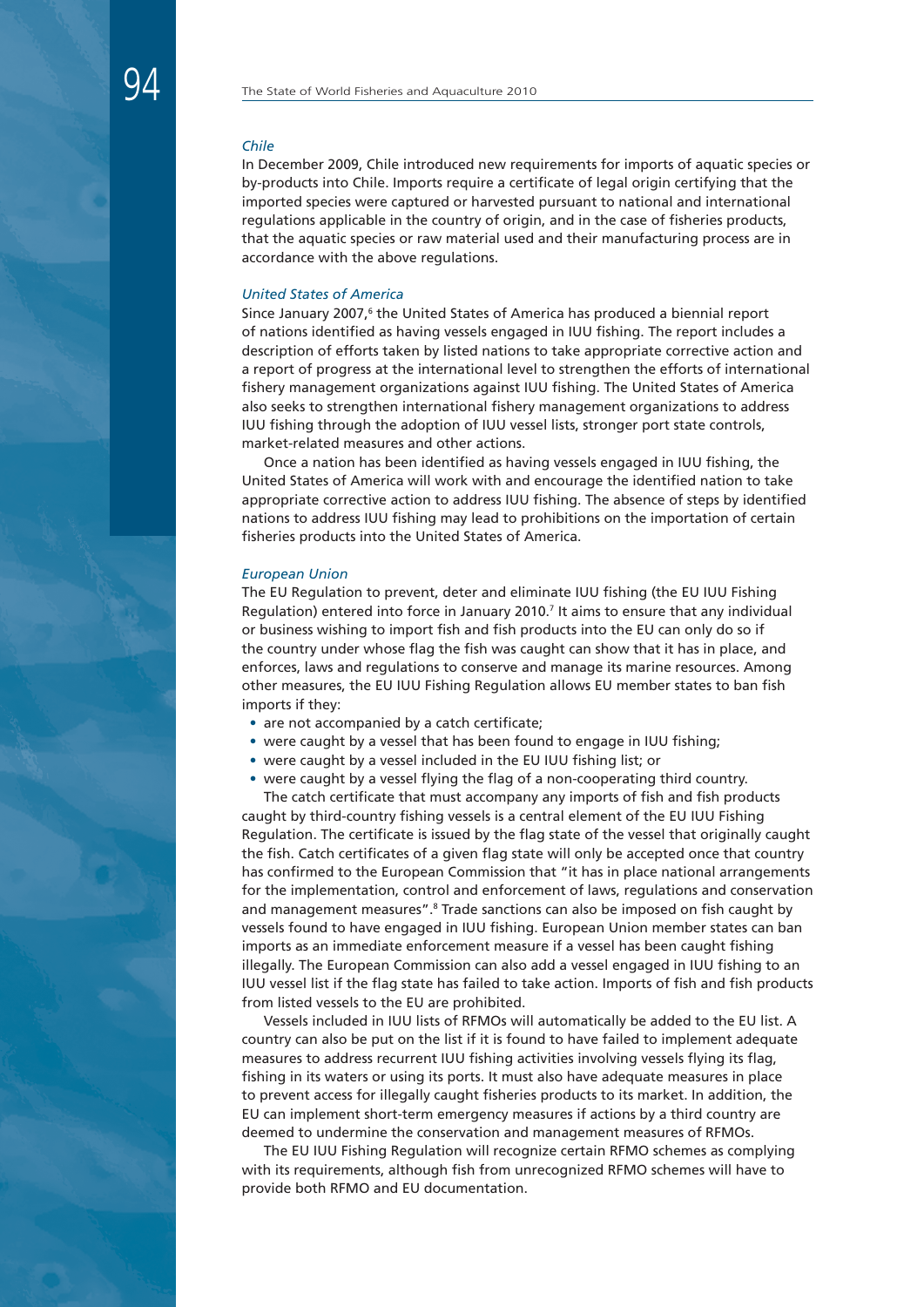The EU IUU Fishing Regulation is much broader in scope than previously implemented trade-related measures. It applies to imports originating from waters under national jurisdiction (exclusive economic zones [EEZs]) as well as from the high seas. The EU is the world's largest importer of fish and fish products, with imports valued at US\$49 billion in 2008 (including intra-EU trade). All imports of fish and fish products into the EU will be subject to the requirements of the EU IUU Fishing Regulation, which means it will significantly affect international fish trade. The EU IUU Fishing Regulation has a provision for catch documents issued under certain RFMO catch documentation schemes to be accepted in lieu of the catch certificates required by the regulation. However, some developing countries have raised concerns about their capacity to meet the requirements set out in the EU IUU Fishing Regulation. In response, the EU has foreseen the possibility of providing assistance and capacity building in developing countries to help them implement the EU IUU Fishing Regulation.

#### *Implications for developing countries: the case of EU regulations*

For some developing countries, especially those with limited administrative infrastructures, the challenges of meeting the requirements associated with the implementation of trade measures may prove difficult.

The two main challenges created by the EU IUU Fishing Regulation for developing countries are related to their capacity to:

- develop national arrangements for the implementation, control and enforcement of laws, regulations and conservation and management measures that deal with the problem of IUU fishing;
- implement the reporting requirements associated with the EU IUU Fishing Regulation.

The EU IUU Fishing Regulation is quite comprehensive and, in particular, requires that a catch certificate accompany all shipments. Recognizing the capacity constraints for the implementation of the certification scheme, the EU has developed a simplified catch certificate for small fishing vessels. The simplified certificate is intended to lighten the reporting requirement. However, the major hurdle for small-scale fisheries will be the cost of collecting and compiling catch certificates from individual vessels. Small-scale fisheries in developing countries typically depend on many small vessels, each supplying a relatively small quantity of fish. Because a catch certificate is required for each vessel, the compliance cost is much heavier than for industrial fleets. In addition, developing countries do not have access to electronic reporting systems. This requires the establishment of a paper trail for each vessel from the point of capture.

The EU regulations also pose challenges for shipments of fresh fish. Owing to the perishability of the product, it is imperative that the product move rapidly through the value chain in order to fetch a maximum price. These factors are of critical importance in a sector that operates on thin profit margins. Delays caused by reporting requirements will have a negative effect on the market for fresh fish. In many instances, individual shipments are composed of small, line-caught catches originating from a range of vessels operated by artisanal fishers.

As the EU applies a different set of rules to address IUU fishing by EU vessels, some countries have also questioned whether the EU IUU Fishing Regulation is inconsistent with the national treatment provisions of the World Trade Organization (WTO).<sup>9</sup> The EU has argued that its Control Regulation<sup>10</sup> has the same effect as the EU IUU Fishing Regulation and that there is therefore no discrimination.

### **POSSIBLE SOLUTIONS**

Trade measures against IUU fishing include two main components. The first consists of the administrative procedures associated with the trade measure (identifying a competent authority, developing traceability systems, etc.). The second component relates to the development of national arrangements for the implementation, control and enforcement of laws, regulations and conservation and management measures.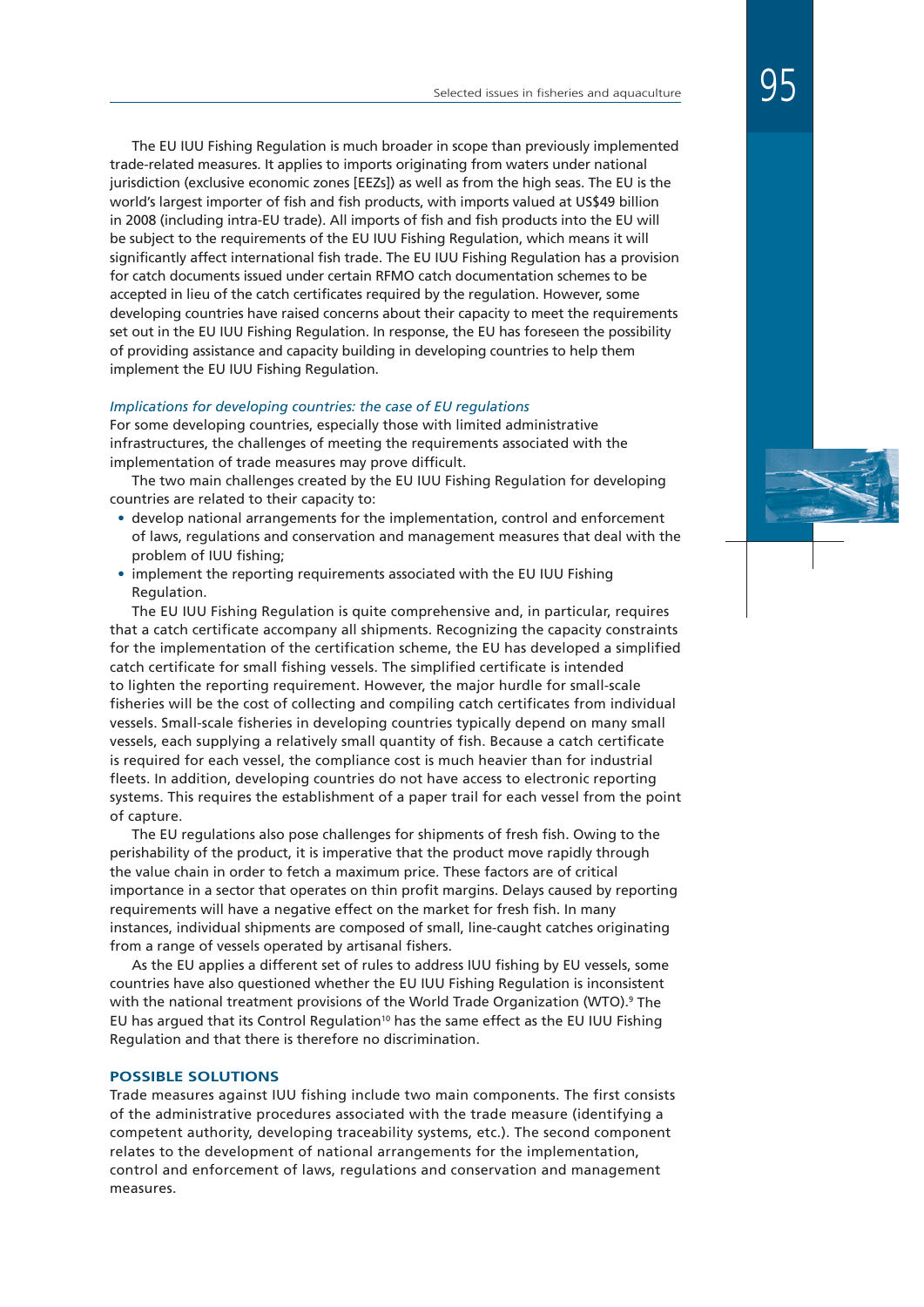Under existing international agreements, it is incumbent on various international organizations and other relevant bodies to consider providing technical and financial assistance to developing countries to assist them in adhering to international agreements, particularly those contained in the WTO agreements and the FAO International Plan of Action to Prevent, Deter and Eliminate Illegal, Unreported and Unregulated Fishing (IPOA-IUU).11 This means *inter alia* helping developing countries in the implementation of the two main components of trade measures against IUU fishing.

FAO adopted the IPOA-IUU in 2001. The IPOA-IUU specifically calls upon states to develop additional internationally agreed market-related measures to prevent, deter and eliminate IUU fishing. Such measures must be interpreted and applied in accordance with the principles, rights and obligations established by the WTO and implemented in a fair, transparent and non-discriminatory manner.

The IPOA-IUU also commits states, with the support of FAO and relevant international financial institutions and mechanisms, to support training and capacity building and to consider providing financial, technical and other assistance to developing states so that they can more fully meet their commitments under the IPOA-IUU and obligations under international law.

#### **RECENT ACTIONS**

In 2009, the EU organized regional seminars in Cameroon, Colombia, New Caledonia, South Africa and Viet Nam to introduce the requirements of the EU IUU Fishing Regulation. In addition, the EU will take into account the capacity of developing countries and will assist them in implementing the EU IUU Fishing Regulation and combating IUU fishing. The constraints of developing countries in the field of monitoring, control and surveillance (MCS) of fishing activities will also be taken into account. The EU issued a statement prior to adoption of the EU IUU Fishing Regulation where it undertook to assist third countries in the implementation of the EU IUU Fishing Regulation and the EU catch certification scheme.12

FAO has carried out several regional workshops where participants have had the opportunity to: (i) gain a better understanding of the requirements associated with the United States' IUU approach and the EU's new IUU legislation; and (ii) exchange experiences at the national level in relation to the implementation of the EU's IUU regulations. A questionnaire has also been developed to identify the aspects of the IUU regulations that are creating difficult challenges for exporting countries. The feedback received from the questionnaire will help FAO to determine how best to provide technical assistance to affected countries.

The EU's IUU regulations and other similar measures are also discussed by the FAO Committee on Fisheries (COFI) Sub-Committee on Fish Trade. Every two years, this event brings together all the market, coastal and flag states and provides a forum where these issues are debated by policy-makers.

# **FUTURE PERSPECTIVES**

Improvements to existing schemes and the development of new trade measures are likely in order to fulfil the requirements of the EU and other nations. Where possible, they will probably be designed so as not to create unnecessary burdens for fish trade flows. However, in the future, the private sector may also seek additional assurances that it is sourcing fish and fish products from legal fisheries. The private sector will probably be encouraged, to the extent possible, to build on and support initiatives implemented by national governments.

Given the expected difficulties of developing countries in the implementation of trade measures, development agencies and donors are likely to monitor the situation closely and to assist countries in the implementation of IUU regulations and associated trade measures, particularly in developing the capacity required to comply with the regulations.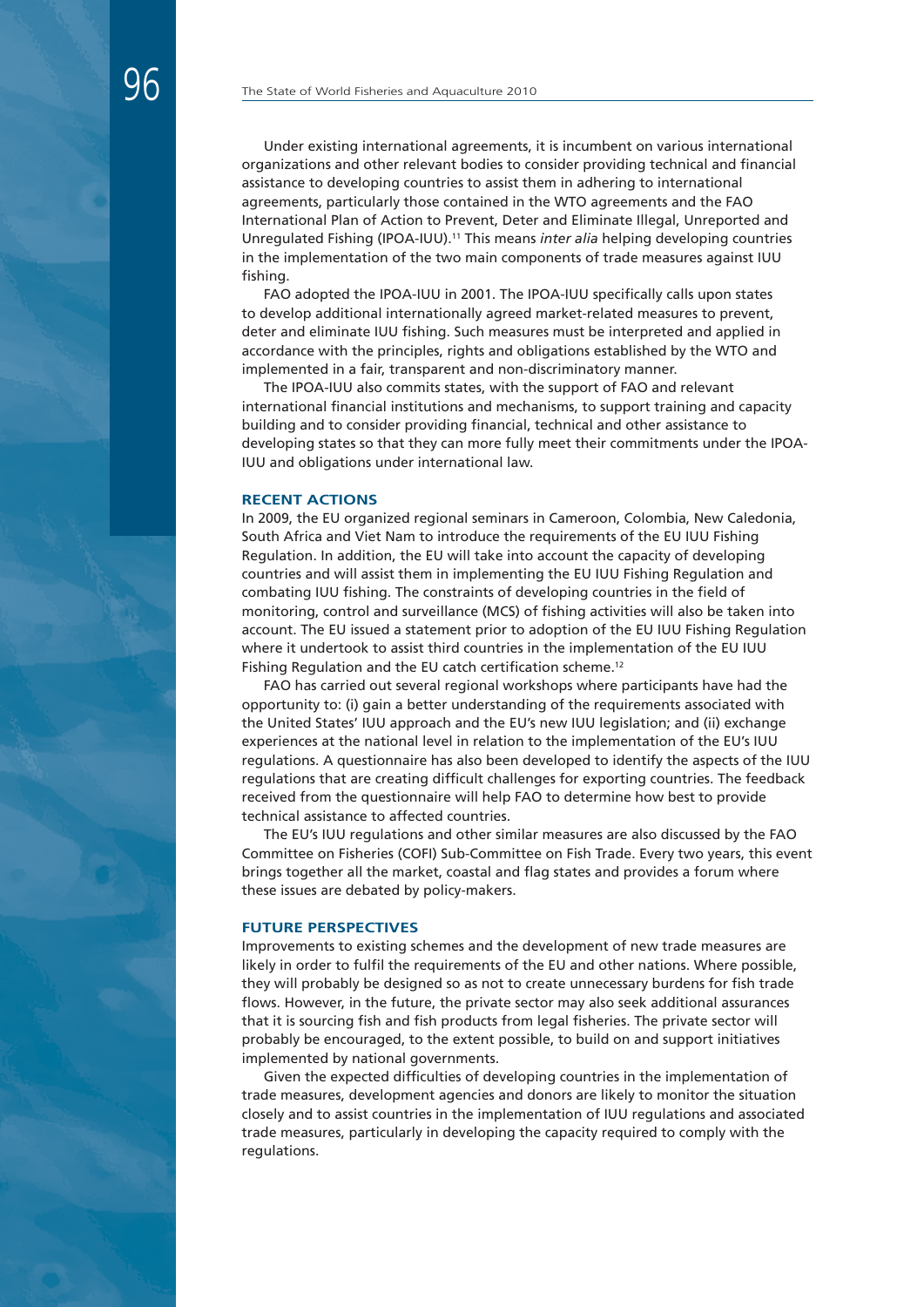The trade measures described above can be particularly effective in preventing IUU fish and fish products from entering regulated markets. However, they have little or no effect on fish and fish products harvested for domestic consumption or for unregulated markets. It seems plausible that, in the future, nations will be encouraged to implement trade measures that target both fisheries supplying the international trade and fisheries that supply domestic markets.

In addition, a prerequisite for combating IUU fishing is good governance of the harvesting sector. Therefore, in order to deal effectively with IUU fishing, most countries, including developing countries, will need to strengthen national arrangements for the implementation, control and enforcement of laws and regulations intended to ensure the conservation and management of living marine resources.

# **Maintaining biosecurity in aquaculture**

#### **THE ISSUE**

While aquaculture offers relief to many of the food security issues facing the world's growing population, the sector is also in direct conflict (invariably overlapping other economic, environmental and social interests) with other users of aquatic habitats and coastal and riparian areas. A better and more widely used structure and programme for biosecurity may be one way of reducing conflicts between aquaculture and other water users.

More than 360 species are produced in aquaculture worldwide; some 25 of these are of high value and traded globally. A successful harvest can be very profitable, and this has spurred the expansion of aquaculture production in terms of area and geographical range. When done in a haphazard manner, species movement for farming can be one of the many sources of biological threats to the well-being of farmed aquatic animals as well as to humans and ecosystems. As aquaculture intensifies and diversifies, the biological hazards and risks to farmed animals, people and ecosystems also increase in number and diversity, with potentially serious consequences. Some of these hazards are infectious diseases, animal pests, public health concerns on residues and resistance of antimicrobial agents, zoonosis,<sup>13</sup> invasive alien species, release of genetically modified organisms and biosecurity risks posed by climate change. The growing number, complexity and seriousness of these risks have driven the development of the concept of biosecurity and its increasing application. An integrated strategy to manage biosecurity, business, environmental and social risks will better promote sustainable growth of the aquaculture sector.<sup>14</sup>

Biosecurity can be understood as the management of biological risks (such as those mentioned above and others that may yet arise) in a comprehensive and systematic manner to protect the health and well-being of animals, plants and people, and to maintain the functions and services of ecosystems. Through this integrated and comprehensive approach, biosecurity can safeguard animal and human health, protect biodiversity, promote environmental sustainability and ensure food safety. It can stimulate increased market supply and private investments by enabling farmers to produce healthy products that can be highly competitive in the market. It makes adherents and users responsible trading partners. Through biosecurity, developing countries can grow more food efficiently, increase their incomes and, thus, improve their resilience, reduce their vulnerability and enhance their ability to respond to the impacts of higher food prices and other threats to food security.

# **Examples of biosecurity risks in aquaculture**

#### *Transboundary aquatic animal diseases*

Highly contagious aquatic animal diseases or pathogens, transboundary aquatic animal diseases (TAADs) can spread very rapidly anywhere and cause serious losses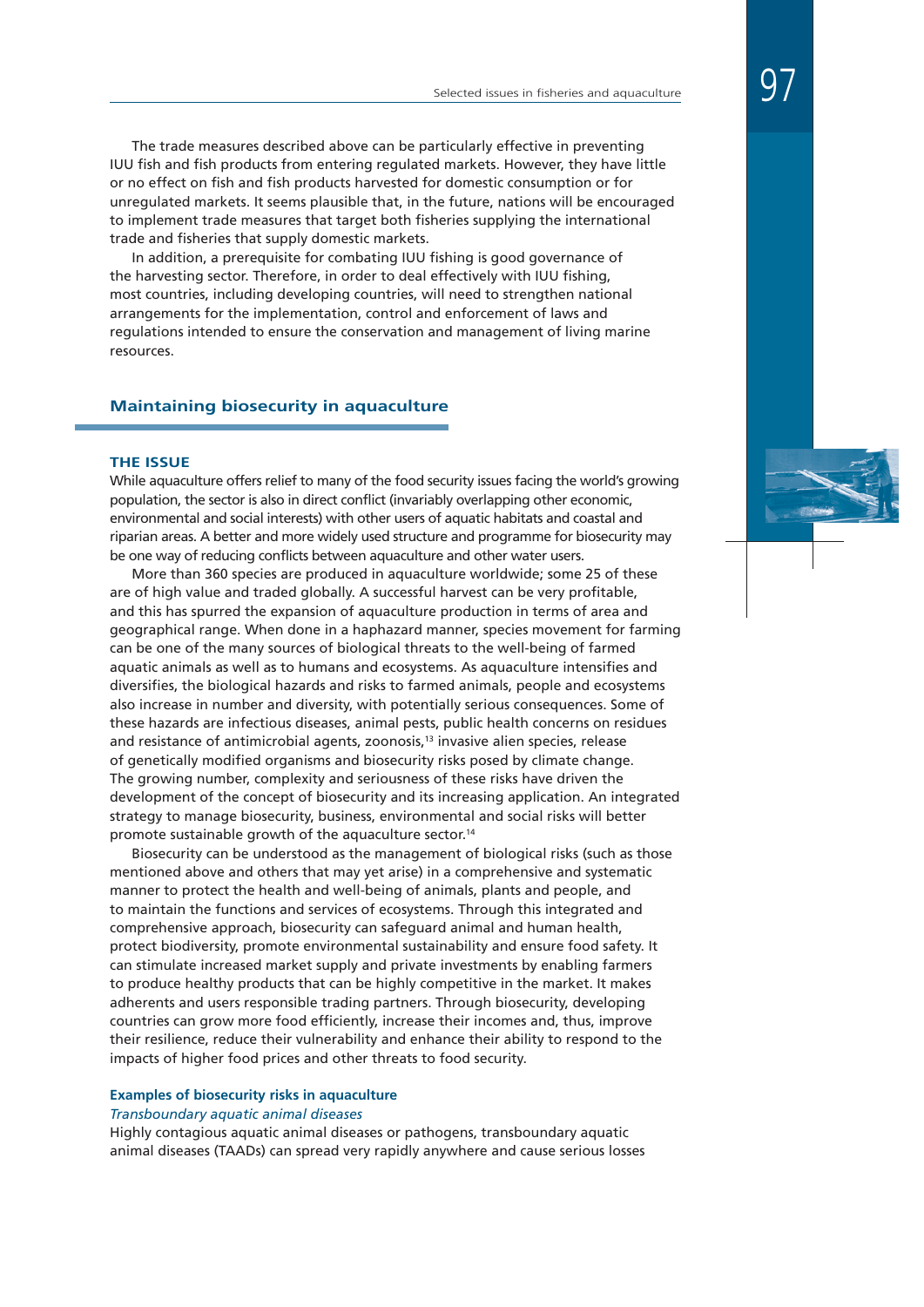and long-lasting damage. Increases in trade increase the potential of facilitating new mechanisms by which pathogens and diseases may be introduced and spread to new areas together with host movement. Examples of serious TAADs affecting aquaculture are: (i) epizootic ulcerative syndrome (EUS), a fungal disease of finfish that has recently expanded its geographic range to southern Africa, affecting wild fish populations; (ii) white spot disease of black tiger shrimp, probably the most serious viral disease of cultured shrimp and responsible for the collapse of the shrimp culture industry in many countries; and (iii) koi herpes virus (KHV), another viral pathogen affecting an important food fish (common carp) and a high-value ornamental fish (koi carp).15 Domestic and international movements of infected broodstock and seed are proven pathways for the entry and spread of these pathogens. Infectious diseases are constraining the development and sustainability of the industry through direct losses (in many cases, costing millions of US dollars), increased operating costs, closure of aquaculture operations, unemployment, restrictions on trade, and impacts on biodiversity.<sup>16</sup>

#### *Public health risks from the use of veterinary medicinal products*

Veterinary medicinal products are substances (such as antimicrobial agents, chemotherapeutants, disinfectants and vaccines) used during production and processing to treat or prevent disease, carry out medical diagnosis, or restore, correct or modify physiological functions in animals.17 Overall, veterinary substances have raised production efficiency and have been taken up rapidly by the aquaculture industry with improved learning and better understanding of health management and biosecurity application to aquaculture. The benefits are also well recognized from a wide range of applications, including, in addition to the above, development of new species for farming, alternatives to failed preventive strategies, development of culture technology, and animal welfare. However, there are also increasing concerns about veterinary medicinal products in terms of their limitations and the potential harm they may cause. These are related to bacterial resistance, antimicrobial agent residues in tissues of food products, the cost of remedying unintended effects, and the reliability of their efficacy under various aquatic environments. Along with widespread use comes growing concern about irresponsible use, such as the covert use of banned products, misuse because of incorrect diagnosis and abuse owing to a lack of professional advice. That said, there are still not enough approved products for a range of species and diseases in aquaculture.

#### *Biological invasions*

Biological invasion, a broad term that refers to human-assisted introductions and natural range expansions,18 is a major cause of global biodiversity loss. An example is the golden apple snail, which was intended for use as a food crop, an aquarium pet or a biological control agent. However, it became a pest in rice fields and native ecosystems in the Asian countries in which it was introduced. Aquaculture can be a source of risk from biological invasions in a number of ways, e.g. bringing in non-native species for farming and the use of non-native, fresh or frozen feedstocks. These can have adverse effects on biodiversity, including decline or elimination of native species through competition, predation, or transmission of pathogens – and the disruption of local ecosystems and ecosystem functions. The global spread of many marine organisms through shipping has been a major marine biosecurity concern in the last decade. Ballast water<sup>19</sup> may transport all groups of marine organisms. The transport of toxic algae in ballast water has had a profound effect on aquaculture activities, such as closure of farms during blooms. Hulls, on the other hand, can become carriers of encrusting organisms (e.g. macro-algae, bivalve molluscs, barnacles, bryozoans, sponges and tunicates), which may not only introduce novel pathogens but more seriously foul ports, coasts and aquaculture facilities, thus adding costs (for treatment and clearing) and weakening the economic viability of marine farms.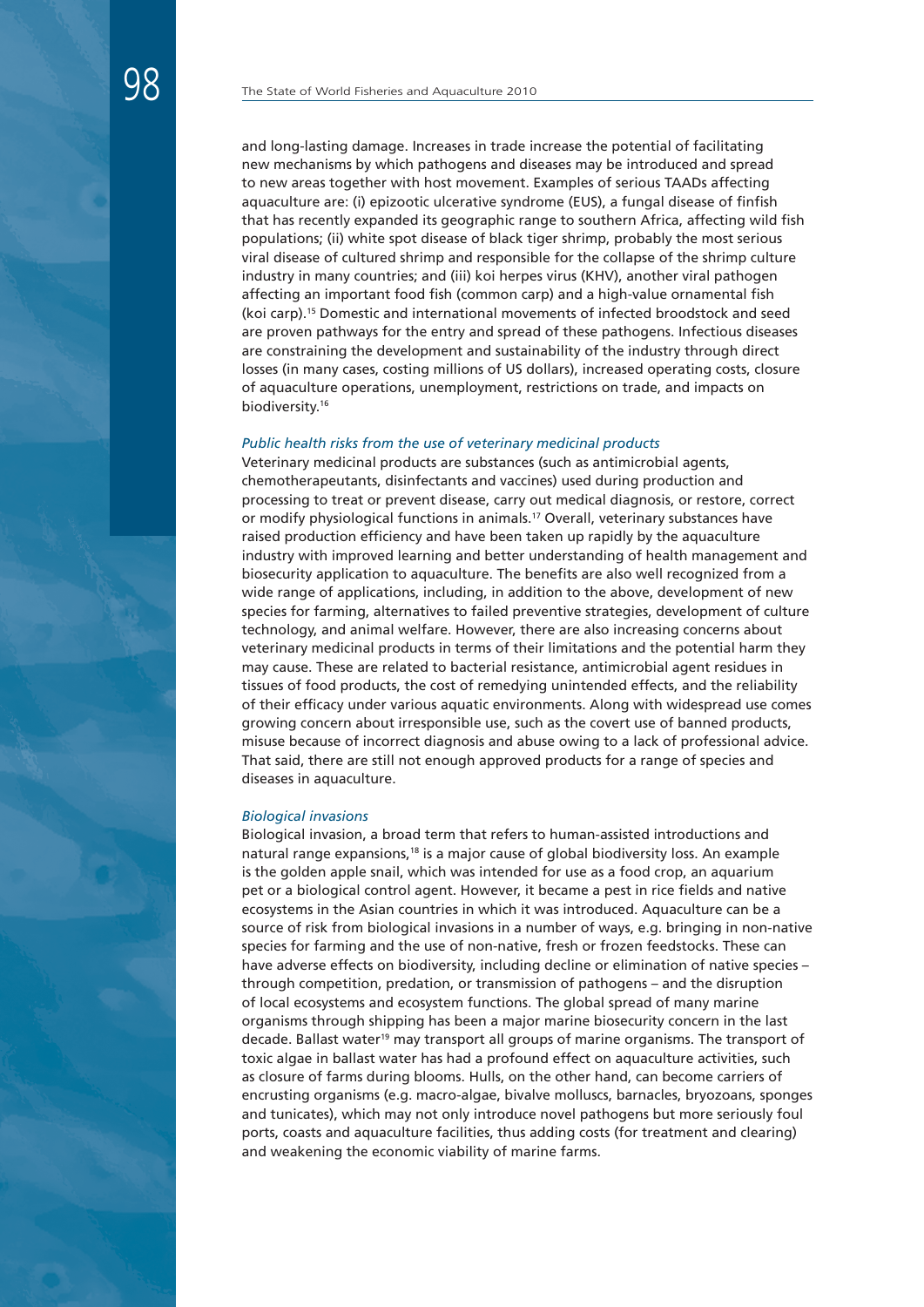#### *Climate change scenarios that will affect biosecurity*

Many aquaculture operations located in riparian and coastal systems will be vulnerable to climate change effects, such as sea-level rise, increased incidence of storm surges and land-based runoffs, as well as extreme weather events resulting in flooding, drought and perturbations such as rise in sea temperature.20 In the tropics, warmer air and water temperatures and rising water levels may drive species from their tropical habitats to subtropical regions. Assessments of the impacts of climate change have generally concurred that global warming could increase the range of pests and pathogens, or intensify their occurrence or increase the vulnerabilities of farmed animals to diseases. Extension in the range of diseases, particularly non-host-specific pathogens, will be induced by species movement. In addition, major losses of stocks and infrastructure are likely to result from increased incidence of storm events. Higher temperatures could increase the likelihood of the occurrence of pathogen, food safety, public health and ecological risks.

#### **POSSIBLE SOLUTIONS**

#### **Policy options (including regulatory and implementation frameworks)**

The rapid expansion of the aquaculture sector has spawned a diverse set of international, regional, national and local regulatory frameworks. A number of international agreements, organizations and programmes are part of a loose international framework on biosecurity, reflecting the historically sectoral approach to regulation in this area. Actions may include: identifying a competent authority and oversight bodies and agreeing on interagency coordinating responsibilities; making biosecurity an element of national aquaculture development programmes; establishing regulatory processes and the appropriate infrastructure to enforce them; and enhancing compliance with regional and international treaties and instruments through effective implementation of national strategies and national policies.

#### **Knowledge base**

At the heart of modern approaches to biosecurity is the application of risk analysis. It offers an effective management tool whereby, despite limited information, pragmatic decisions can be made that provide a balance between competing environmental and socio-economic interests. Its application can improve the ability of aquaculture managers in identifying risks and deciding on mitigation or management strategies to deal with risks. However, this tool needs research, databases and other vital sources of information and knowledge so that it can effectively support biosecurity assessments, surveillance, diagnostics, early warning, emergency preparedness and contingency planning. These are needed in order to: identify, understand and analyse the risks and their possible routes (or pathways); describe the individual steps and critical events leading to an introduction; and draw up effective risk mitigation measures. In addition, information from the risk analysis and on options for risk mitigation should be communicated clearly, carefully and rapidly.

#### **Capacity building**

Dealing with biosecurity risks is a common responsibility that should be shared among relevant authorities and stakeholders along the aquaculture value chain. Thus, capacity building in risk analysis and adaptive management<sup>21</sup> at all levels – from farms to oversight bodies of the public and private sectors – should be part of the overall programme so that threats and uncertainties from new species and innovations can be assessed rapidly. Fish farmers need reliable and timely information and effective tools. Extension and diagnostic services at primary production levels should be revitalized, and the operational effectiveness of oversight bodies to respond effectively to biosecurity emergencies needs to be maintained. Investing in capacity building for designing and implementing surveillance programmes and for preparing for, and coping with, emergencies will pay dividends. It will be less costly to detect, identify and

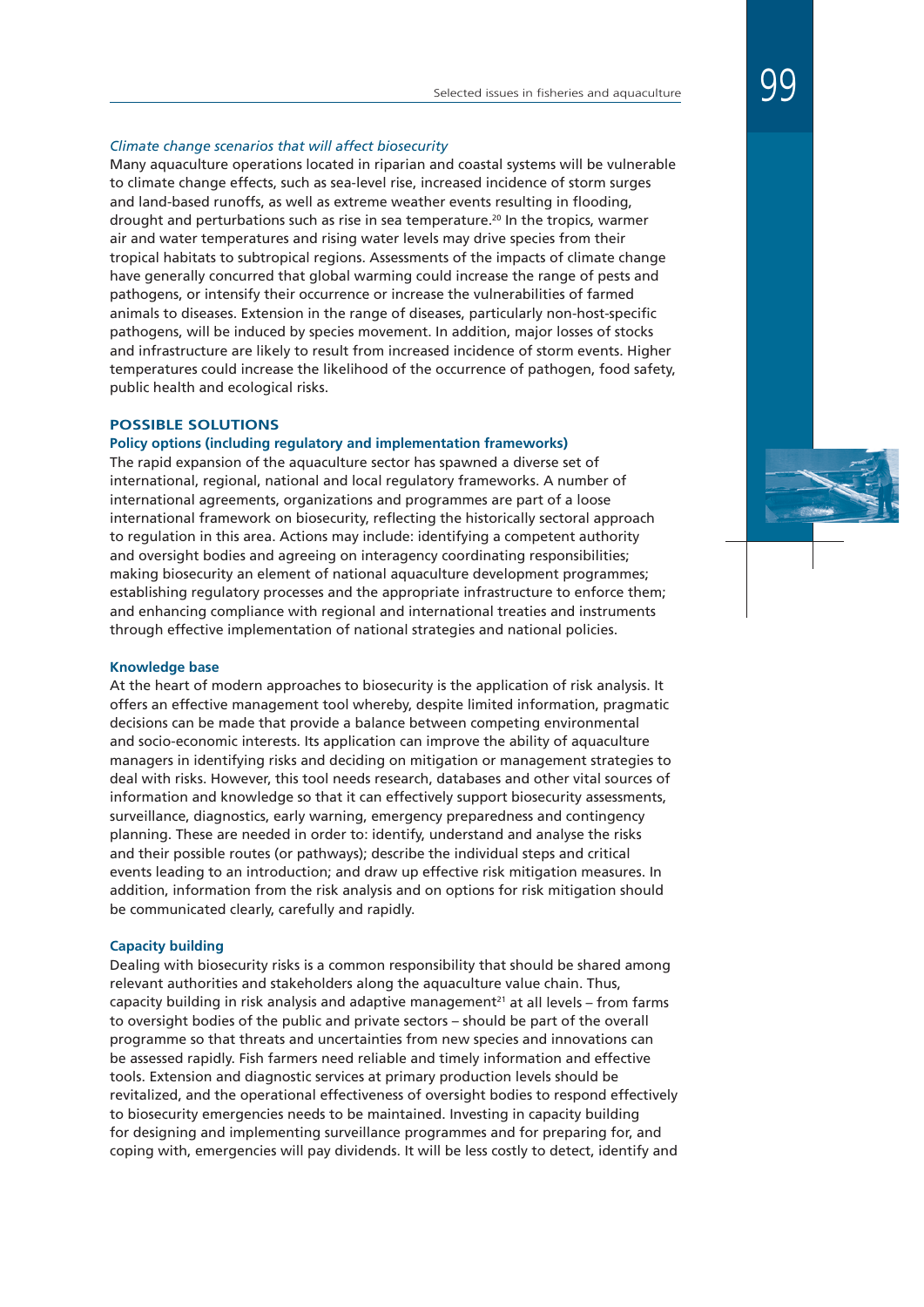prevent the emergence or spread of diseases and pests than to contain them. It will cost less and minimize human suffering if such risk does not turn into an emergency, or, if it does, is met with a rapid and appropriate response.

#### **Investment in infrastructure, capacity, regulatory frameworks and partnerships**

Effective, coordinated and proactive biosecurity systems are the product of sciencebased knowledge and practices used within effective regulatory frameworks backed by sufficient resources for enforcement. More investment is needed in: biosecurity infrastructure; human capacity for assessing, managing and communicating risks; regulatory frameworks for controlling risks; and public and private sector partnerships for identifying, monitoring and evaluating risks. A crucial consideration is how to deal with "unknowns". This suggests the need to forge an effective regional and international cooperation to pool resources and share expertise and information. At the global, regional or national levels, the institution mandated to ensure biosecurity would be well served by putting emergency preparedness with advanced financial planning as its core function.

#### **RECENT ACTIONS**

The main regulatory instrument governing biosecurity is the Agreement on the Application of Sanitary and Phytosanitary Measures (the SPS Agreement) of the WTO.<sup>22</sup> It advocates the use of risk analysis as the basis for taking any sanitary and phytosanitary measures. The three main international organizations and standards are: (i) the FAO/WHO Codex Alimentarius Commission, concerned with food safety; (ii) the World Organisation for Animal Health (OIE), concerned with animal (including aquatic animal) life and health; and (iii) the International Plant Protection Convention, concerned with plant life and health. With regard to international trade in aquatic animals, different obligatory international treaties and agreements and other voluntary guidelines are involved. Examples of binding international agreements are the aforementioned SPS Agreement, the Convention on Biological Diversity (CBD), the Convention on International Trade in Endangered Species of Wild Fauna and Flora (CITES), and related legislation and directives of the EU. Examples of voluntary agreements and guidelines include that of the International Council for the Exploration of the Sea, $^{23}$  the codes of practice of the European Inland Fisheries Advisory Commission<sup>24</sup> and the FAO Code of Conduct for Responsible Fisheries<sup>25</sup> and a number of supporting technical guidelines.26 These international agreements have added to the responsibilities of competent authorities in dealing with biosecurity risks. In many instances, voluntary international guidelines are incorporated into national legislations and, thus, become mandatory at the national level.

The OIE Aquatic Animal Health Code (the Aquatic Code), $27$  a reference document for use by competent authorities, import/export services and all those involved in the international trade of aquatic animals and their products, assures the sanitary safety of such trade. The OIE Manual of Diagnostic Tests for Aquatic Animals (the Aquatic Manual)28 provides a standardized approach to the diagnosis of diseases listed in the Aquatic Code to facilitate health certification of trade in aquatic animals and aquatic animal products. Both the Aquatic Code and Aquatic Manual are updated on a regular basis with available new information. For example, in 2007, the Aquatic Code updated the list of aquatic diseases and included KHV as a reportable and notifiable finfish disease.

Countries producing foods of animal origin and wishing to export them to the EU market must satisfy certain animal health, public health, veterinary certification and residues requirements, which are published and updated regularly as EU legislation and directives.<sup>29</sup>

The International Day for Biological Diversity, an annual event arranged by the Secretariat of the CBD to increase understanding and awareness of biodiversity issues, was celebrated on 22 May 2009 with the theme "Biodiversity and Invasive Alien Species".<sup>30</sup>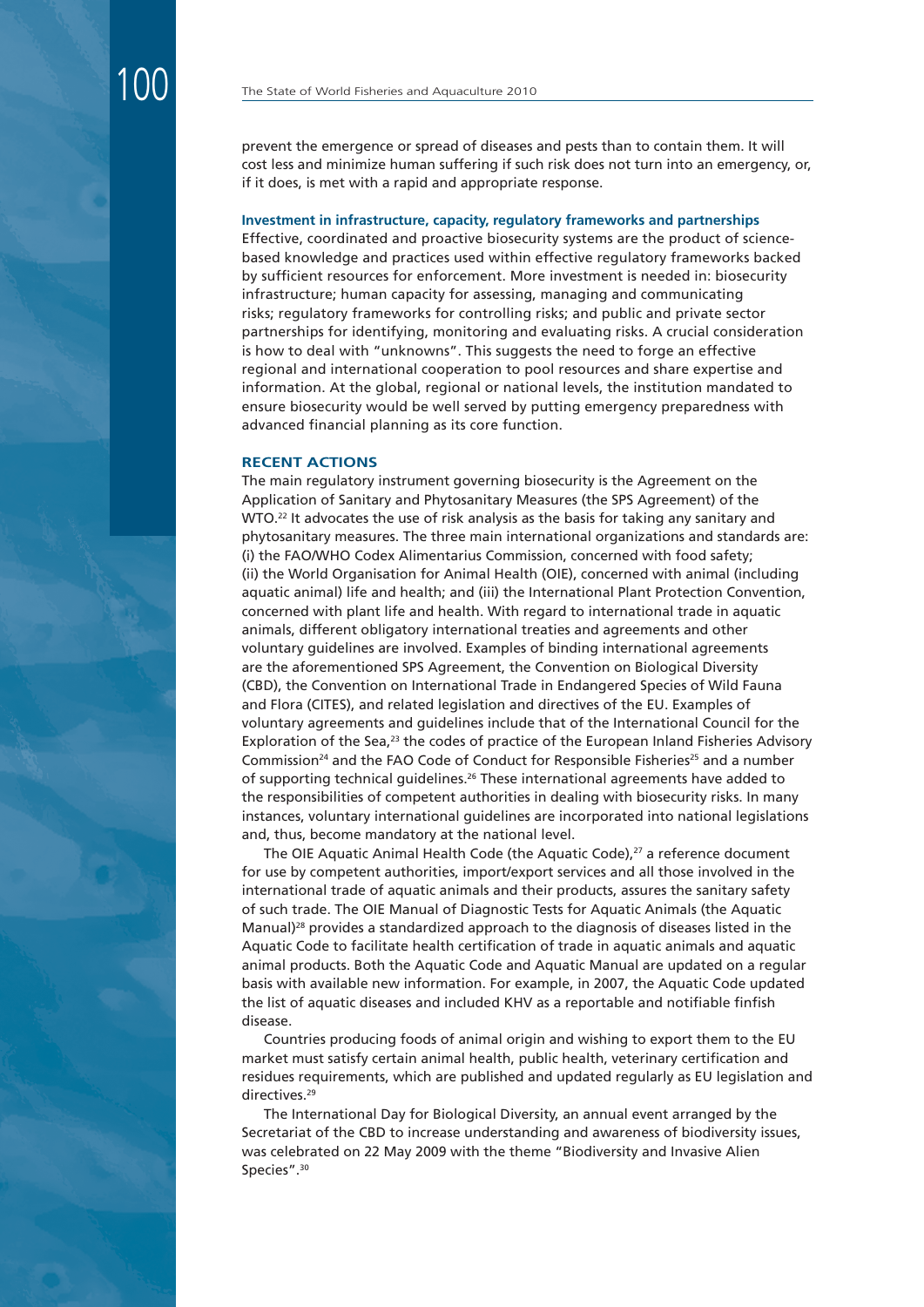GloBallast Partnerships, a five-year (October 2007 to October 2012) joint project of the International Maritime Organization (IMO), the Global Environment Facility (GEF), the United Nations Development Programme (UNDP), member governments and the shipping industry, is aimed at assisting vulnerable developing states and regions to implement sustainable, risk-based mechanisms for the management and control of ballast water and sediments in order to minimize the adverse impacts of aquatic invasive species transferred by ships.<sup>31</sup>

Examples of recent actions by FAO on biosecurity include: (i) technical assistance in the investigation of EUS incursion in southern Africa (2007)<sup>32</sup> and emergency response to KHV in Asia (2003);<sup>33</sup> (ii) pioneering work in promoting the application of risk analysis to aquaculture production, $34$  which has now expanded to other regions (e.g. Western Balkans,35 Persian Gulf,36 Pacific Islands); and (iii) the organization, in December 2009, of an expert workshop on improving aquatic biosecurity through prudent and judicious use of veterinary medicinal products. This expert workshop was supported by the EU, OIE and World Health Organization (WHO) and FAO Member Governments. All these actions support the development of the knowledge base and enhance human and technical capacity on biosecurity.

#### **FUTURE PERSPECTIVES**

The recent global crisis in food prices has put pressure on both governments and the international community to ensure an adequate supply of food for a growing population. Many challenges lie ahead in terms of: continuing trade globalization; intensification and diversification of farming practices; further advancement in technological innovations in food production; changing human behaviour and ecological systems; heightened awareness for biodiversity protection; greater demand for public health and environmental protection; and increasing concerns on animal welfare and impacts of climate change. These challenges will lead to greater attention and commitments on improving biosecurity and the wider application of risk analysis and adaptive management as valuable decision-making tools. In the absence of appropriate and effectively implemented biosecurity measures, risks from biological hazards will continue to threaten the aquaculture sector, inflicting losses and requiring more resources to mitigate them.

It is not possible to know and predict precisely every potential source of harm and its pathways. Thus, it is important that the use of risk analysis as a concept be understood and embraced rather than shied away from because of the seeming complexity of the process. Effective application of risk analysis will require enabling structures and mechanisms, such as capacity building, efficient planning and governance, better institutional coordination, a programme to address issues associated with globalization and trade, a programme to manage the use of limited natural resources,<sup>37</sup> and a national-level strategy to deal with the social and biological impacts of climate change.

# **Which fish to eat: enjoying the benefits while minimizing the risks**

#### **THE ISSUE**

While the consumption of seafood has well-established nutritional and health benefits, some fish species can be harmful when they accumulate contaminants. The question is how to maximize the positive consequences of seafood consumption while minimizing the concurrent negative consequences.

The risks of consuming potentially contaminated foods have traditionally received greater attention than the benefits of eating them. However, there is now a growing focus on the risks of *not* consuming certain foods, and among them fish products, given their potential beneficial components. Nutritional benefits derive not only from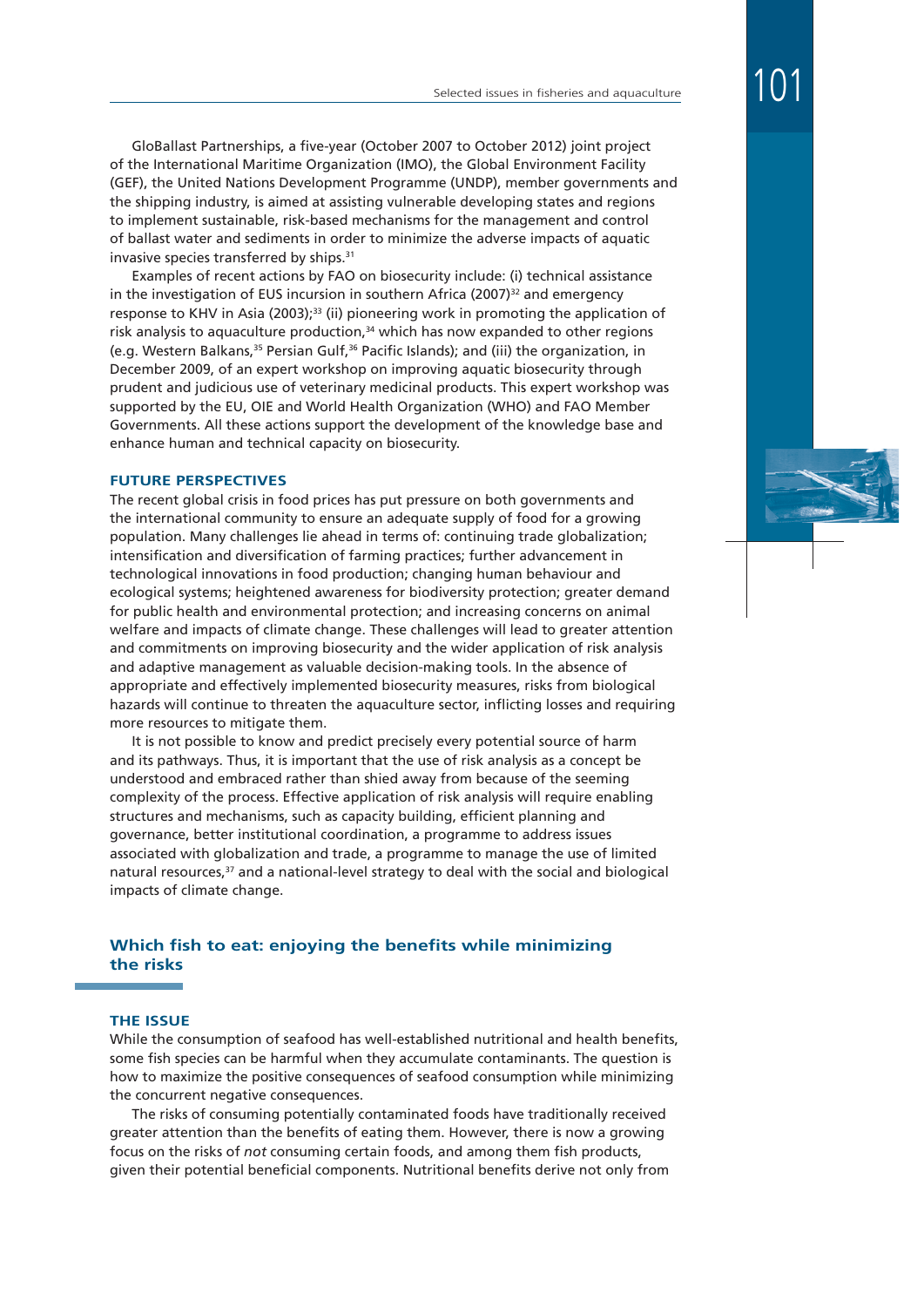the long-chain polyunsaturated fatty acids (LCPUFAs) – docosahexaenoic acid (DHA) and eicosapentaenoic acid (EPA) – but also from amino acids, micronutrients (vitamins, minerals) and possibly from other nutrients (e.g. taurine), all found in fish.

The fact that fish consumption helps prevent coronary heart disease (CHD) has been well known for some time. There is now an increasing focus on fish as a source of DHA and iodine, which are essential for the early development of the brain and neural system. These nutrients are almost exclusively found in foods from the aquatic environment. The role of fish in mitigating mental disorders, such as depression and dementia, is also receiving increased attention from scientists.

However, the presence of contaminants in some fish and fish products and other foods is of increasing concern to consumers. Some fish products are known to contain contaminants such as methyl mercury (mercury in its most toxic form) and dioxins (all dioxin-like compounds).

In general, it is believed that the levels of such contaminants in seafood are well below the maximum levels established for their safe intake. Nevertheless, in fish caught in polluted waters or in large, long-lived predator species, the levels of contaminants might exceed the levels regarded as safe for consumption.

It is well known that ingested mercury might have a negative impact on the development of the neural system of children and that some fish species can be the main source of mercury in many diets. Fish can also be a source of dioxins in populations that consume fish frequently. However, the occurrence of dioxins among individuals in these populations is generally not higher than in populations having low fish consumption.<sup>38</sup> Therefore, reducing the consumption of fish might reduce the exposure to mercury in human diets, but the exposure to dioxins will probably be the same for individuals even if they significantly reduce their consumption of fish.

When consumption of a food can be associated with both potential health risks and benefits, risk managers try to identify an intake level that minimizes risks and maximizes benefits. It is particularly important to establish such levels when consumption levels are close to levels that should not be exceeded.39

Advice on limiting the consumption of fish for vulnerable groups, such as children and pregnant women, is being given by many public health authorities. While the intention is only to limit consumption of products believed to have elevated levels of contaminants, the effect in some cases has been a significant reduction in seafood consumption. However, a reduction in seafood consumption could result in a diet that might not ensure an optimal intake of essential nutrients. Both children and adults run this risk. As LCPUFAs are essential in the early development of the brain and neural system in children, advice aiming to limit the consumption of contaminated fish must be couched in such terms that not all fish is given a "bad name". Similarly, as seafood consumption reduces cardiovascular diseases among the adult population, messages intended to reduce the exposure of fish products to contaminants should go hand in hand with the promotion of safe fish products.

# **POSSIBLE SOLUTIONS**

Most informed observers would probably agree that the solution to this issue consists of sound, science-based advice that weighs the benefits and costs for human health of consuming fish. Although much work has been done in this field, the subject is not exhausted and conclusions reached to date have not obtained universal endorsement.

Addressing this issue is a complex and resource-demanding scientific task that includes: (i) an assessment of the health risks associated with the consumption of fish and other seafood; (ii) an assessment of the health benefits associated with the consumption of fish and other seafood; and (iii) a subsequent comparison of the health risks and health benefits.

Some studies<sup>40</sup> have tried to balance the positive and negative sides of consuming foods of high nutritional value but that are also a source of contaminants. However, to date, the procedures used have been controversial, and experts in this field maintain that new procedures need to be developed in order to carry out quantitative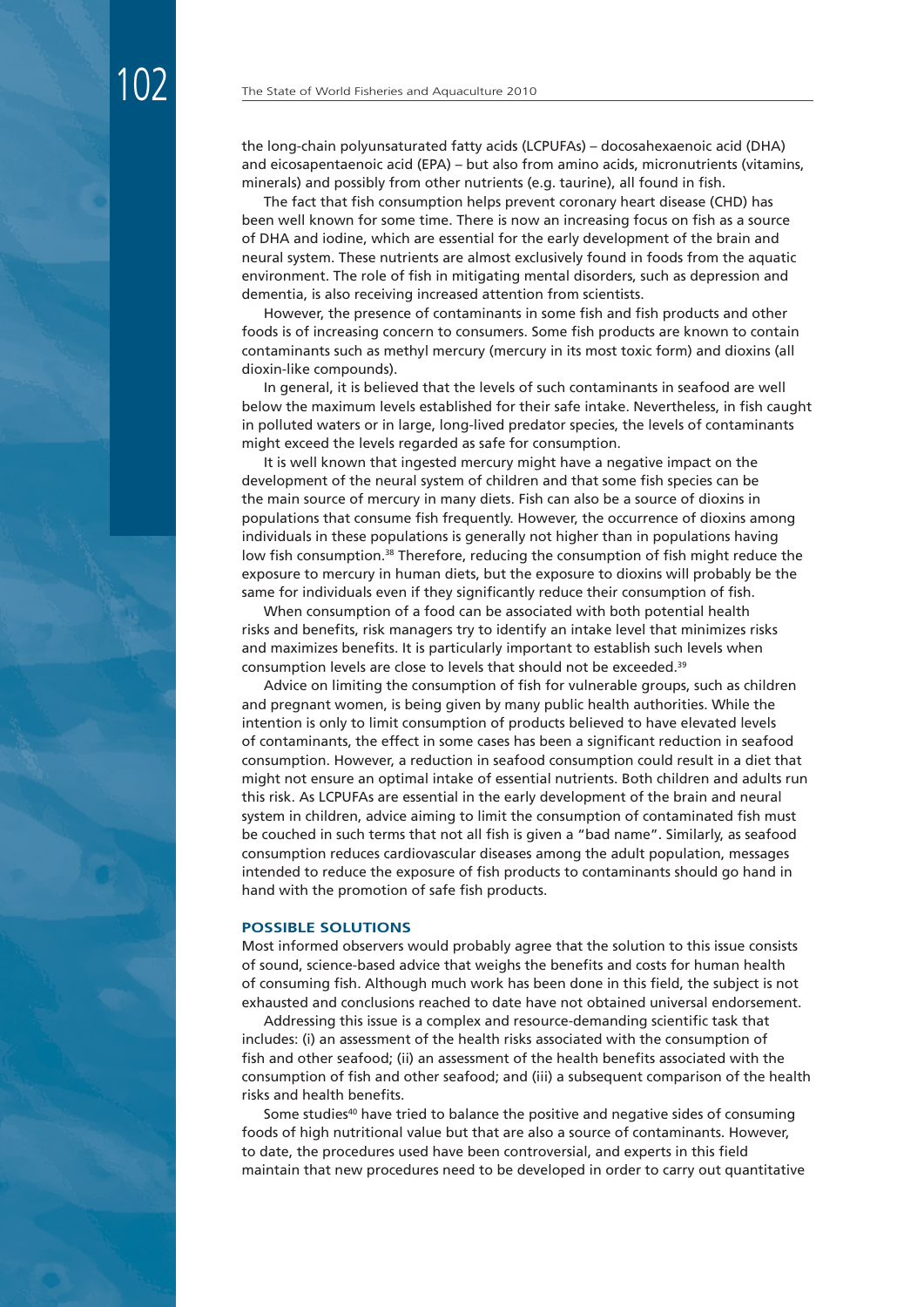assessments of the risks and benefits to human health of consuming fish and other seafood.41 Once the methodology has been developed, the required data will need to be obtained. The new procedures should make it possible to compare nutritional benefits with the possibility of adverse effects while accounting for the uncertainties – this should be possible for all groups in the population. In addition, scientists should be able to make quantitative comparisons of the human health risks and benefits of seafood consumption.

#### **RECENT ACTIONS**

In order to assist governments in giving advice to vulnerable population groups on the potential risks and benefits of consuming fish and seafood, the Codex Alimentarius Commission requested FAO and the WHO to hold an expert consultation on health risks associated with mercury and dioxins in fish and the health benefits of fish consumption.

The Expert Consultation on the Risks and Benefits of Fish Consumption was held from 25 to 29 January 2010 at FAO Headquarters, Rome, Italy.42 Seventeen experts in nutrition, toxicology and risk-benefit assessment discussed the risks and benefits of fish consumption. The experts agreed that consumption of fish provides energy, protein and a range of essential nutrients, and that eating fish is part of the cultural traditions of many peoples. In some populations, fish and fishery products are a major source of food and essential nutrients, and there may be no alternative and affordable food sources for these nutrients.

Among the general adult population, consumption of fish, and in particular oily fish, lowers the risk of CHD mortality. There is an absence of probable, or convincing, evidence of mercury causing CHD. Although there is a risk that dioxins may cause cancer, the risk is comparatively small and seems to be outweighed by reduced CHD mortality for those who eat fish. Weighing the benefits of LCPUFAs against the risks of mercury for women of childbearing age, it is established that, in most circumstances, fish in the diet lowers the risk of women giving birth to children with suboptimal development of the brain and neural system compared with women not eating fish.<sup>43</sup>

At levels of maternal dioxin intake (from fish and other dietary sources) that do not exceed the established long-term tolerable intakes of dioxins, the risk of suboptimal neural development is negligible.44 If the maternal dioxin intake (from fish and other dietary sources) exceeds the established long-term tolerable intakes of dioxins, this risk may no longer be negligible. Among infants, young children and adolescents, evidence is insufficient to derive a quantitative framework of health risks and benefits. However, healthy dietary patterns that include fish established early in life influence dietary habits and health during adult life.

To minimize risks in target populations, the Expert Consultation recommended that states should acknowledge that fish is an important food source containing energy, protein and a range of essential nutrients as well as being part of the cultural traditions of many peoples. States should therefore emphasize: (i) that fish consumption reduces CHD mortality in the adult population; and (ii) that fish consumption improves the neurodevelopment of foetuses and infants and is therefore important for women of childbearing age, pregnant women and nursing mothers. In order to provide sound advice to different population groups, it will also be important to develop, maintain and/or improve regional databases of the specific nutrients and contaminants in the fish available for consumption. Risk management and communication strategies that aim to minimize risks and maximize benefits from eating fish should be developed and evaluated.

# **FUTURE PERSPECTIVES**

#### **Mental illness**

Mental illness and depression are increasing globally. Some experts predict that they will become a major burden in terms of global health, especially in the developed world.45 In 2004, mental health overtook heart disease as the leading health problem in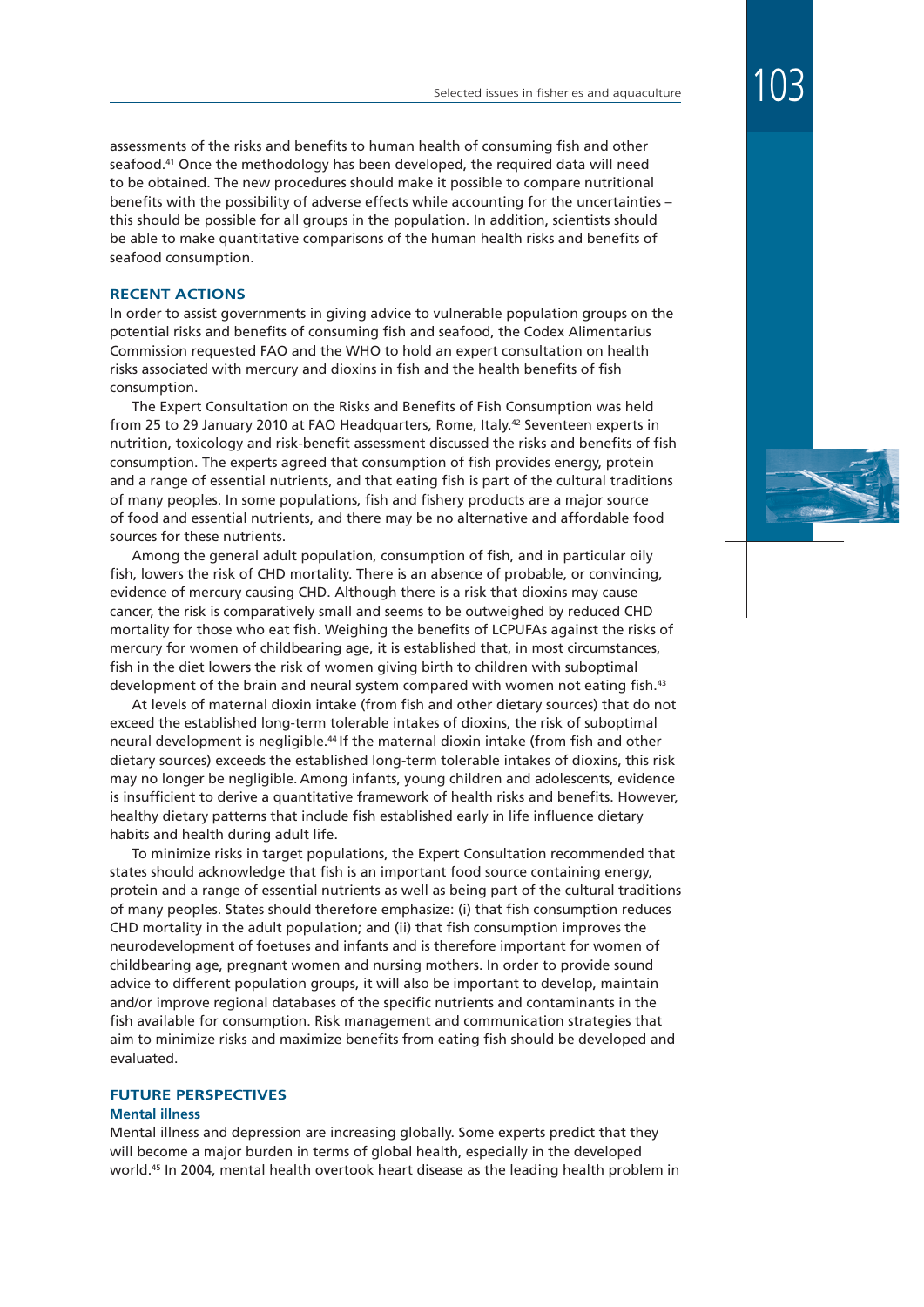Europe and was estimated to cost €386 billion a year.46 More recent studies suggest that consumption of seafood and in particular long-chain n-3 polyunsaturated fatty acids (LC n-3 PUFAs) may also have a positive impact on dementia<sup>47</sup> and Alzheimer's disease, with the most promising evidence for the benefits on mood and depression.<sup>48</sup> However, such benefits should be considered as emerging, as they are not as well established as reductions in CHD deaths and improved early neurodevelopment.

#### **Sustainability and alternative sources of LC n-3 PUFAs**

Although there is no association between resource sustainability and health, the issue of sustainability must be considered if proven health benefits lead to greatly increased demand for seafood. With the known wide range of benefits from seafood consumption, it is pertinent to consider whether increased production is possible. For the last 20 years, global landings from capture fisheries have been stagnant at around 89–93 million tonnes. Even with the widespread failure to manage fishery resources properly, which has resulted in a situation where some 28 percent of stocks are overexploited, there is general scientific agreement that significantly more cannot be produced from wild fish populations.

However, total global fish production has continued to rise, amounting to about 142 million tonnes in 2008.<sup>49</sup> The balance is made up by production from aquaculture, which now amounts to 52.5 million tonnes, accounting for almost 46 percent of all fish for human consumption.

Global fish consumption has gradually increased, regardless of the increasing world population, and stood at 17.0 kg of fish (live weight equivalent) per capita per year in 2008.50 A widespread recognition of the benefits of seafood consumption would inevitably lead to additional demand. If the recommendations of authorities in the United Kingdom of two meals of 140 g of fish per week<sup>51</sup> were followed, then annual per capita consumption would have to rise to 23.3 kg. This translates into an additional production of 40 million tonnes for 2008, rising to 82 million tonnes in 2050.

Aquaculturists are optimistic that far more fish can be produced, but there are issues of nutritional quality using land-based feeds. It would be necessary to incorporate LC n-3 PUFAs into the feeds. Intensive research is required on how this could be achieved, including on production from hydrocarbons by yeast fermentation, extraction from algal sources<sup>52</sup> and/or genetic modification of plants to become LC n-3 PUFA producers. However, for now and probably for the new decade, the source of LC n-3 PUFAs will remain marine capture fisheries.

#### **Fisheries sector transparency**

### **THE ISSUE**

Fishing vessel registration and the maintenance of a comprehensive record of fishing vessels are fundamental pillars for effective fisheries management and enforcement at the national level and essential for collaborative effort at the regional and global levels. Their importance has been recognized in most major international fisheries instruments of recent years. However, despite this, comprehensive data on the world's fishing fleets are not readily available. In particular, the technical guidelines on the implementation of the IPOA-IUU recognize that there is no single and complete database or record of fishing vessels in the world – a situation that creates opportunities for IUU fishing vessels to escape detection.53

The IPOA-IUU provides the strategic framework through which states can fulfil their obligations as responsible international citizens in the fisheries context, and it has the single objective to prevent, deter and eliminate IUU fishing through effective and transparent measures. Its operational principles stress the essential nature of close and effective national, regional and international coordination and collaboration, the sharing of information, cooperation to ensure measures are applied in an integrated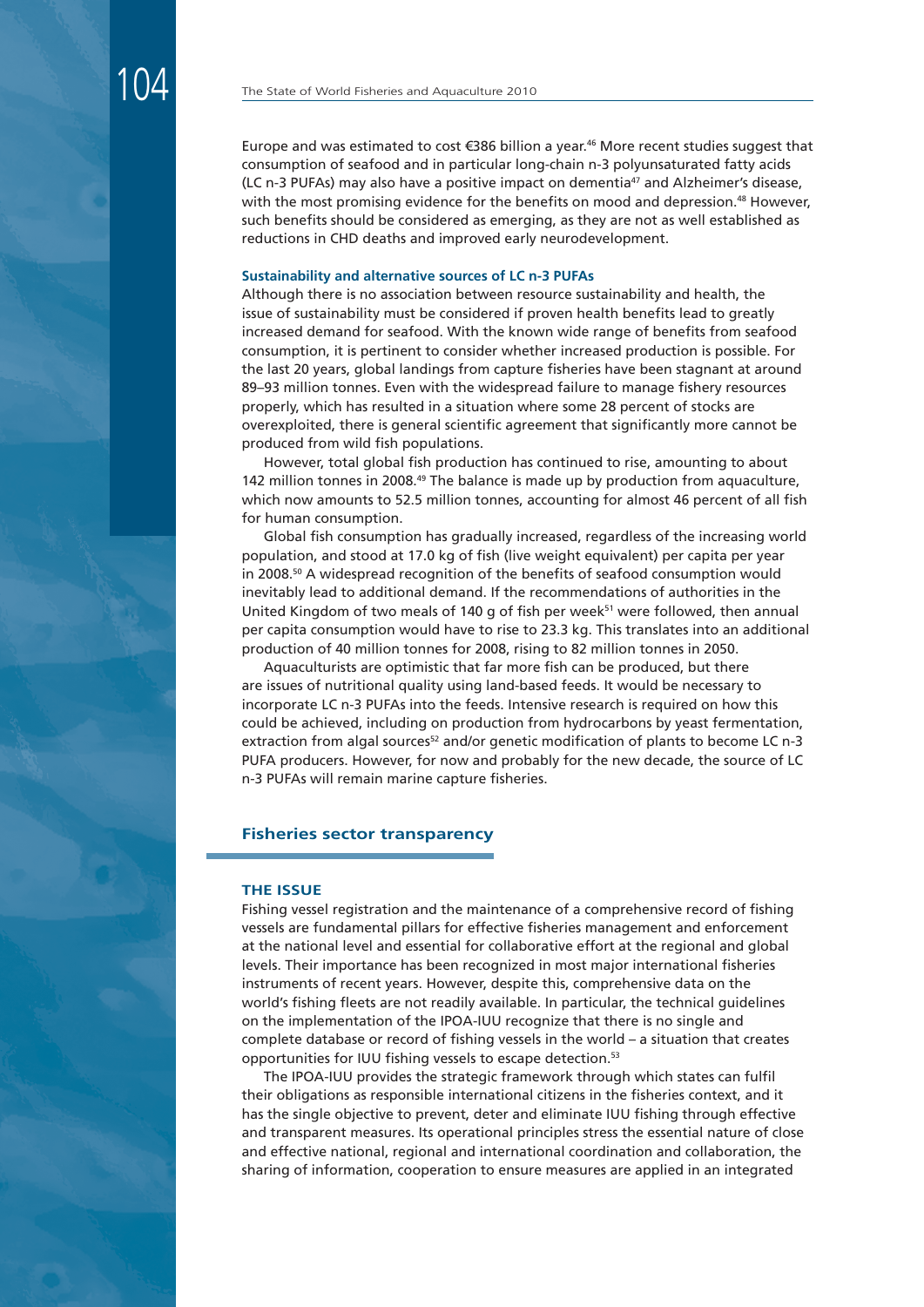manner, and transparency. Overall, the IPOA-IUU scheme underlines the fact that IUU fishing is an international, transboundary phenomenon that cannot be effectively addressed through disconnected national efforts alone. In particular, the IPOA-IUU calls on all states to maintain a record of fishing vessels entitled to fly their flag and, by strong inference, to share that record widely – in the interests of cooperation, collaboration and transparency.

#### **POSSIBLE SOLUTION**

In seeking a solution to the global lack of transparency, the proposed Global Record of Fishing Vessels, Refrigerated Transport Vessels and Supply Vessels (the Global Record) could be the essential tool currently missing from the existing IUU toolbox. The reduced effectiveness of current tools and measures stems from a lack of realtime quality information and the transparency that improved information availability would create. The Global Record would not only create a detailed record of all included fishing vessels, it would also create a reliable mechanism through which a wide variety of vessel-related information could be displayed. Through a single source, it would have the potential to provide a complete information picture and be the catalyst for significantly improved transparency and collaboration at all levels. No such information tool currently exists.

Today, IUU fishing is a global issue prevalent both within EEZs and on the high seas; and markets are global in nature, ensuring the international movement of vast quantities of fish and fish product. It is clear that the effective management of fishing vessels and their activity is essential to overcoming the IUU problem. Most countries maintain a register or record of larger industrial fishing vessels and carrier vessels, although many do not maintain any records of smaller fishing vessels. Regional registers and records also make an important contribution within the regional context. However, they often lack many of the characteristics necessary for effective global application and they usually do not provide the wider information picture envisaged by the Global Record.

#### **RECENT ACTIONS**

The 2005 Rome Declaration by Ministers on IUU Fishing called for the development within FAO of a comprehensive global record of fishing vessels, including refrigerated transport vessels and supply vessels. As a result, the Twenty-seventh and Twenty-eighth Sessions of the COFI in 2007 and 2009 endorsed a programme of work to explore the concept further so that the findings could be presented to a Technical Consultation.

The EU's Fleet Register<sup>54</sup> provides an example of a comprehensive fleet record, publicly available and searchable online without cost. It provides an excellent description of each vessel although it does not display ownership and operator details. The inclusion of such information would enhance its overall value and provide a model for states that would significantly improve sector-wide transparency and enhance compliance with international obligations.

However, no country outside the EU appears to provide publicly available data in this way, making it impossible to scrutinize commitments made to sustainability measures and fleet capacity reductions. Nor is it possible for practitioners of MCS to identify and assess vessels with any degree of accuracy without direct inspection and lengthy investigation. Traceability schemes also rely heavily on the ability of state parties to verify supplied data. However, without basic transparency in the sector, this is impossible, raising significant questions about the reliability of information in these schemes.

This lack of basic transparency could be seen as an underlying facilitator of all the negative aspects of the global fisheries sector – IUU fishing, fleet overcapacity, overfishing, ill-directed subsidies, corruption, poor fisheries management decisions, etc. A more transparent sector would place a spotlight on such activities whenever they occur, making it harder for perpetrators to hide behind the current veil of secrecy and requiring immediate action to be taken to correct the wrong.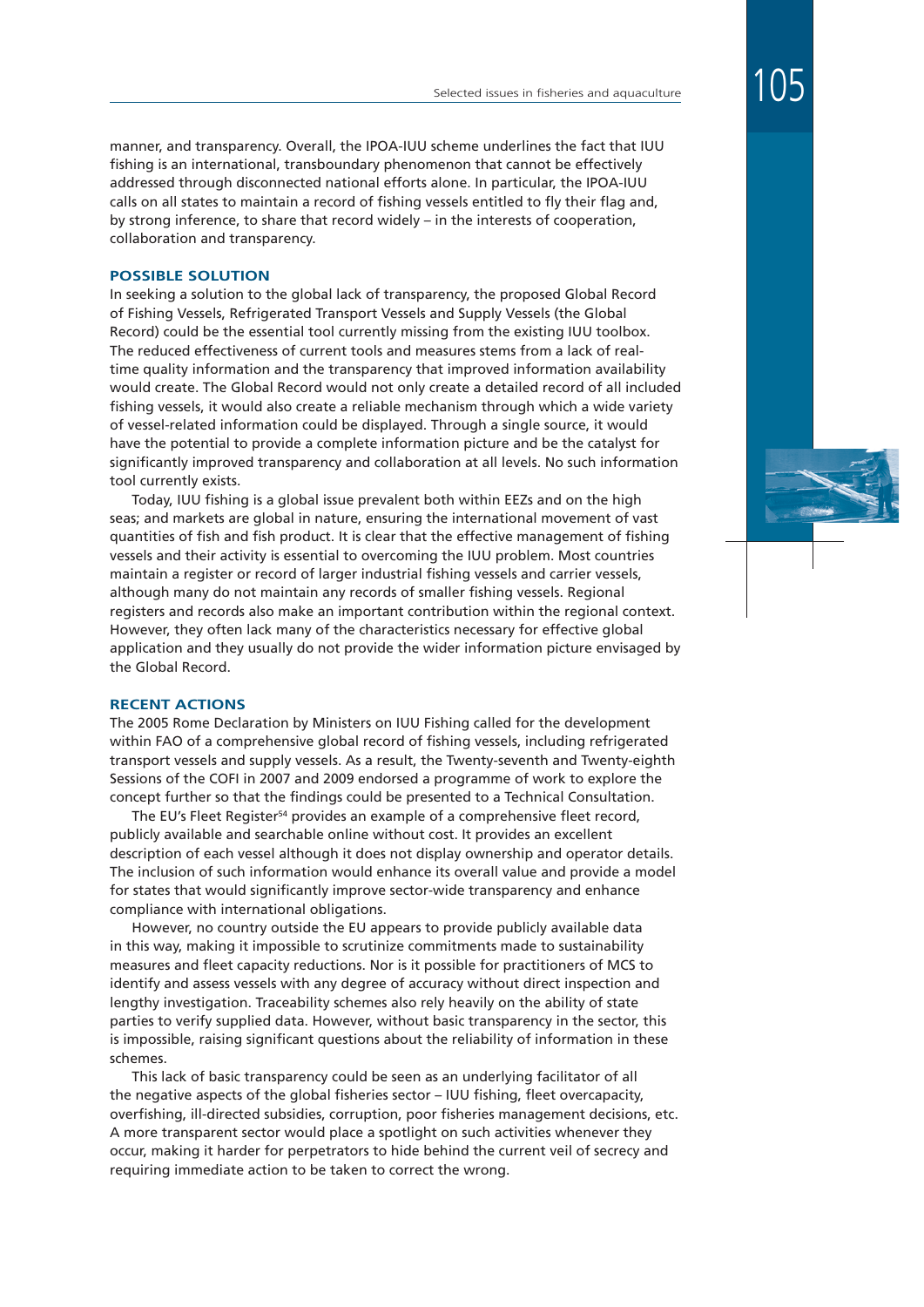# **FUTURE PERSPECTIVES**

The proposed "Global Record of Fishing Vessels, Refrigerated Transport Vessels and Supply Vessels" (the Global Record) is intended to be the catalyst around which global transparency in the fisheries sector can be improved. Other important recent initiatives such as the Port State Measures Agreement to combat IUU fishing and the proposed guidelines on flag state responsibility are essential additions to the strategic framework to combat IUU fishing, but they will never achieve their potential impact without a more transparent environment in which to operate. The proposed Global Record can help create that environment and, in doing so, act as a force-multiplier for all other tools and initiatives employed in the fight against IUU fishing.

The Global Record is envisaged as a global repository (database) designed primarily to provide reliable identification of vessels authorized to engage in fishing or fishing-

#### Figure 36





Port state measures

1

2 Monitoring, control and surveillance. <sup>3</sup> Protection and indemnity information.

*Source:* Based on IHS Fairplay (formerly known as Lloyd's Register-Fairplay).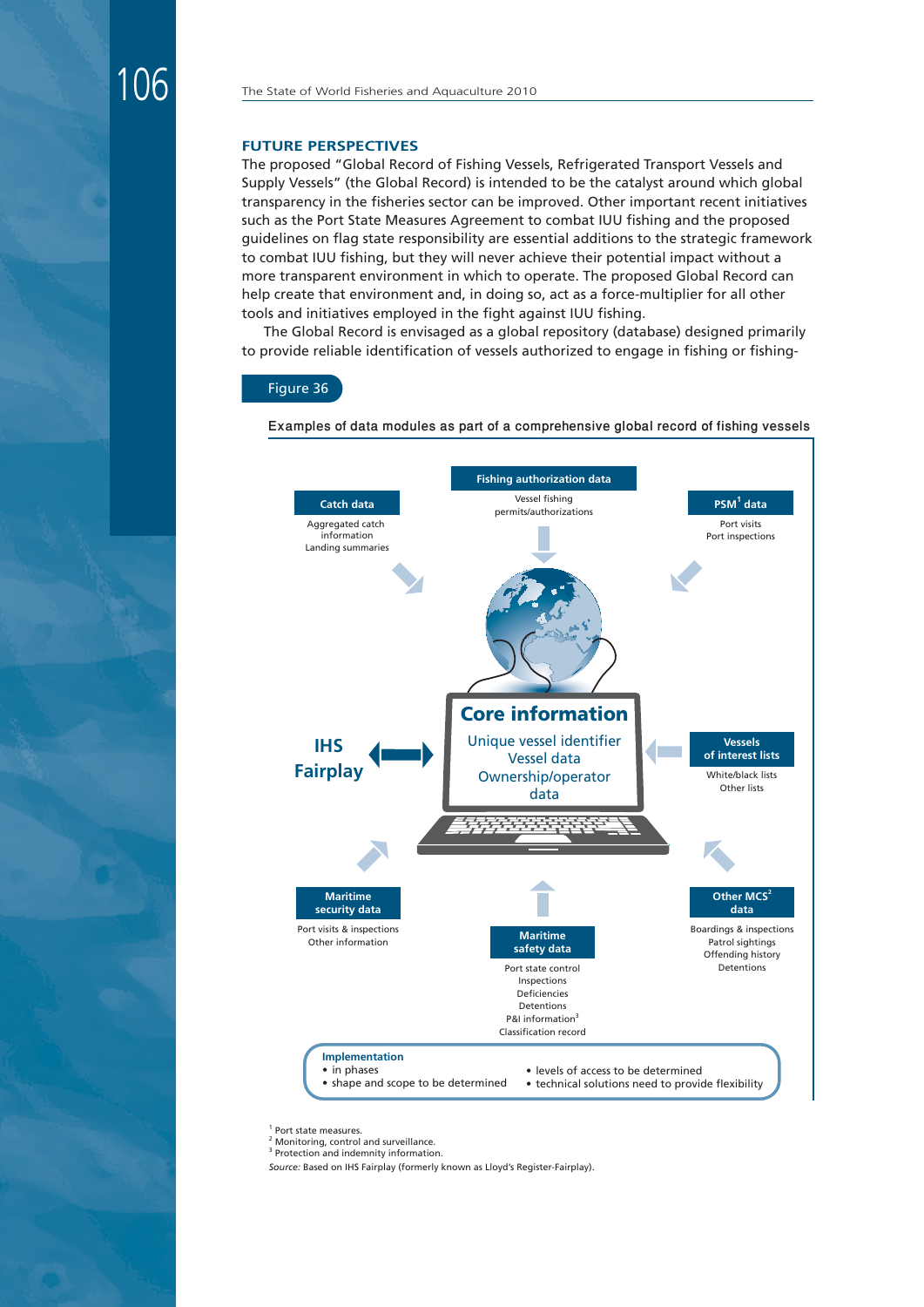# Table 13

# Numbers of fishing vessels by type with IHS-F (IMO) numbers

|                         | Number of vessels <sup>1</sup> |
|-------------------------|--------------------------------|
| Fishing vessels         | 12 842                         |
| <b>Fish carriers</b>    | 616                            |
| <b>Trawlers</b>         | 9 5 1 3                        |
| Fishing support vessels | 397                            |
| Fish factory ships      | 68                             |
| <b>Total</b>            | 23 4 36                        |
|                         |                                |

1 Figures as supplied by IHS Fairplay (formerly known as Lloyd's Register-Fairplay) as of 30 November 2009.

#### Table 14

Top ten flag states with fishing vessels carrying IHS-F (IMO) numbers

|                            | Number of vessels <sup>1</sup> |
|----------------------------|--------------------------------|
| European Union (22 states) | 3879                           |
| United States of America   | 3 3 7 2                        |
| <b>Russian Federation</b>  | 1465                           |
| Japan                      | 1 2 3 4                        |
| Republic of Korea          | 1 1 3 6                        |
| Peru                       | 714                            |
| Norway                     | 469                            |
| China                      | 462                            |
| Philippines                | 444                            |
| Morocco                    | 425                            |
| Total (top ten states)     | 13 600                         |

1 Figures as supplied by IHS Fairplay (formerly known as Lloyd's Register-Fairplay) as of 30 November 2009.

related activity. An essential element will be the assignment of a unique vessel identifier (UVI) to each vessel so that, regardless of ownership or flag changes over time, the UVI will remain constant. This will provide certainty to the vessel record and facilitate the accurate association of vessel-related information so that a comprehensive information picture can be developed. Once the core vessel record has been established, it will be possible to associate a wide range of information modules and provide a comprehensive information picture on all aspects of the vessel's operation (Figure 36).

It is envisaged that the Global Record will be Web-based with simple, user-friendly search facilities making it accessible to a wide variety of users. Nevertheless, despite the underlying desire for openness and transparency, it will be possible to provide varying levels of access where appropriate. The Global Record's use of UVIs will provide a high degree of accuracy, and careful analysis is being undertaken as to the best options available to facilitate this. Administered by IHS Fairplay (formerly known as Lloyd's Register-Fairplay), the "International Maritime Organization (IMO) numbering system" that is used for merchant vessels of more than 100 GT tonnes offers an ideal model, with 23 436 active fishing vessels having already obtained IHS-F numbers (Table 13). This existing involvement in the IMO numbering scheme comes from 165 individual states, with 10 states accounting for 58 percent of the vessels (Table 14). Overall, it is believed that the global fishing fleet consists of about 140 000 vessels of more than 100 GT or 24 m length overall (LOA), and so current representation in the scheme is about 17 percent.

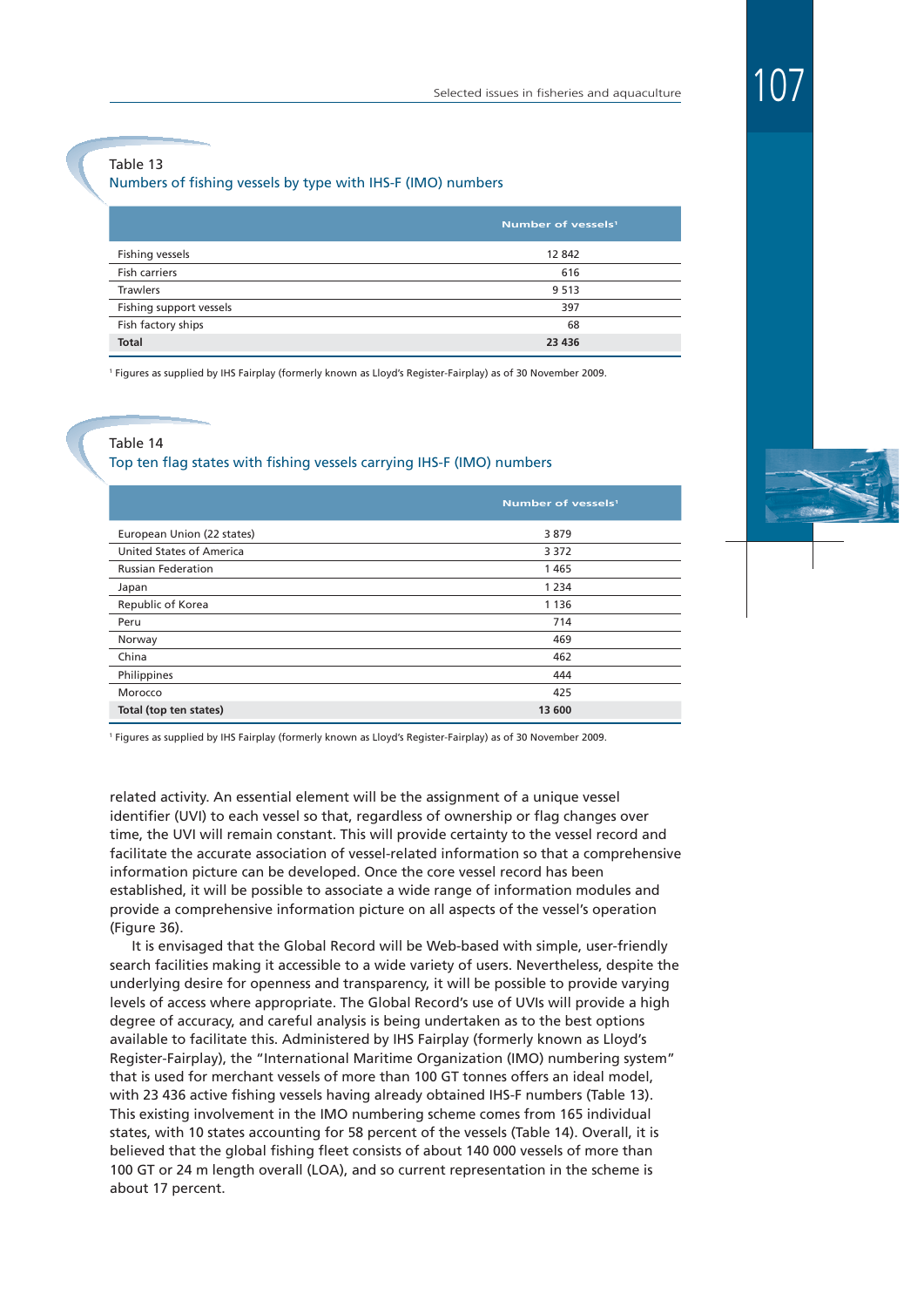This relatively high level of voluntary uptake suggests confidence in the scheme and provides an excellent platform from which all flag states should be encouraged to adopt it for all qualifying fishing vessels. The IHS-F (IMO) number should be viewed as adding value to national and regional vessel registration processes and in no way replaces national or regional vessel registration numbers – it simply adds the essential international dimension needed for global fisheries sector transparency.

A number of RFMOs – and in particular the five tuna RFMOs – have demonstrated outstanding sector leadership in their drive to create a harmonized global record of tuna vessels incorporating the IHS-F (IMO) number as the UVI for each vessel. The development process for this work is providing important insights for the Global Record, and these partnerships are valued by FAO. At a Technical Consultation held at FAO in November 2010, Member States discussed the scope, shape and management of the Global Record.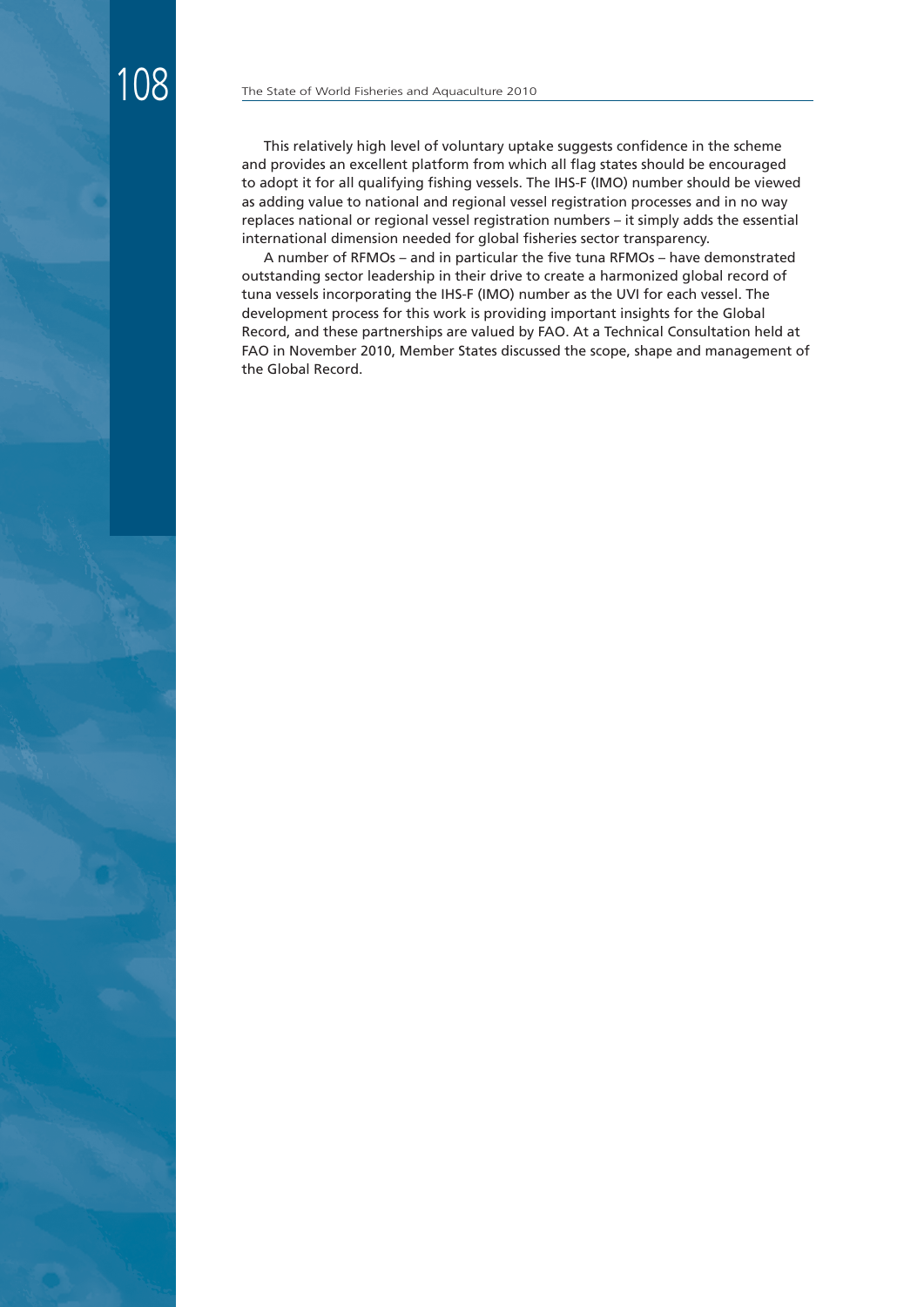# **NOTES**

- 1 *Illegal* fishing is fishing that takes place when vessels operate in violation of the applicable laws and regulations. *Unreported* fishing is fishing that has been unreported or misreported in contravention of applicable laws and regulations. *Unregulated* fishing is fishing in areas where there are no conservation and management measures in place.
- 2 They account for about 50 percent of the fish and fish products that enter into the international trade.
- 3 D.J. Agnew, J. Pearce, G. Pramod, T. Peatman, R. Watson, J.R. Beddington and T.J. Pitcher. 2009. Estimating the worldwide extent of illegal fishing. *PLoS ONE*, 4(2): e4570 (available at www.plosone.org/article/ info%3Adoi%2F10.1371%2Fjournal.pone.0004570;jsessionid=604D72E332D753 82B5EC14CB81197ADD). The study estimated the worldwide cost of illegal and unreported fishing by using detailed reports from published scientific literature and in-country specialist studies. The source studies used a number of different methods to estimate the level of illegal and unreported fishing, including surveillance data, trade data, stock assessments based on fishery-dependent data and expert opinion.
- 4 FAO. 2009. *The State of World Fisheries and Aquaculture 2008*. Rome. 176 pp.
- 5 Documentation schemes have been implemented by the International Commission for the Conservation of Atlantic Tunas (ICCAT), the Commission for the Conservation of Southern Bluefin Tuna (CCSBT), the Indian Ocean Tuna Commission (IOTC), the Inter-American Tropical Tuna Commission (IATTC), and the Commission on the Conservation of Antarctic Marine Living Resources (CCAMLR).
- 6 Title IV of the Magnuson-Stevens Fishery Conservation and Management Reauthorization Act (MRSA).
- 7 European Commission. 2008. *Council Regulation (EC) No 1005/2008 of 29 September 2008 establishing a Community system to prevent, deter and eliminate illegal, unreported and unregulated fishing, amending Regulations (EEC) No 2847/93, (EC) No 1936/2001 and (EC) No 601/2004 and repealing Regulations (EC) No 1093/94 and (EC) No 1447/1999* (available at eur-lex.europa.eu/LexUriServ/ LexUriServ.do?uri=OJ:L:2008:286:0001:0032:EN:PDF).
- 8 Ibid.
- 9 The WTO requires that foreign origin product "shall be accorded treatment no less favourable than that accorded to like products of national origin in respect of all laws, regulations and requirements affecting their internal sale" (Article III of the General Agreement on Tariffs and Trade).
- 10 European Commission. 2009. *Council Regulation (EC) No 1224/2009 establishing a Community control system for ensuring compliance with the rules of the common fisheries policy* (available at www.illegal-fishing.info/item\_single. php?item=document&item\_id=689&approach\_id=16).
- 11 FAO. 2001. *International Plan of Action to Prevent, Deter and Eliminate Illegal, Unreported and Unregulated Fishing*. Rome. 24 pp.
- 12 European Commission. 2009. *Handbook on the practical application of Council Regulation (EC) No. 1005/2008 of 29 September 2008 establishing a Community system to prevent, deter and eliminate illegal, unreported and unregulated fishing*. Mare A4/PS D(2009) A/12880. (available at dtn.go.th/dtn/tradeinfo/Oct%20 09\_handbook%20on%20the%20practical%20application%20of%20the%20 IUU%20regulation.pdf).
- 13 Zoonosis refers to diseases that can be transmitted between animals and humans.
- 14 J.R. Arthur, M.G. Bondad-Reantaso, C. Hewitt, M.L. Campbell, C.L. Hewitt, M.J. Phillips and R.P. Subasinghe. 2009. *Understanding and applying risk analysis in aquaculture: a manual for decision-makers*. FAO Fisheries and Aquaculture Technical Paper No. 519/1. Rome, FAO. 113 pp.

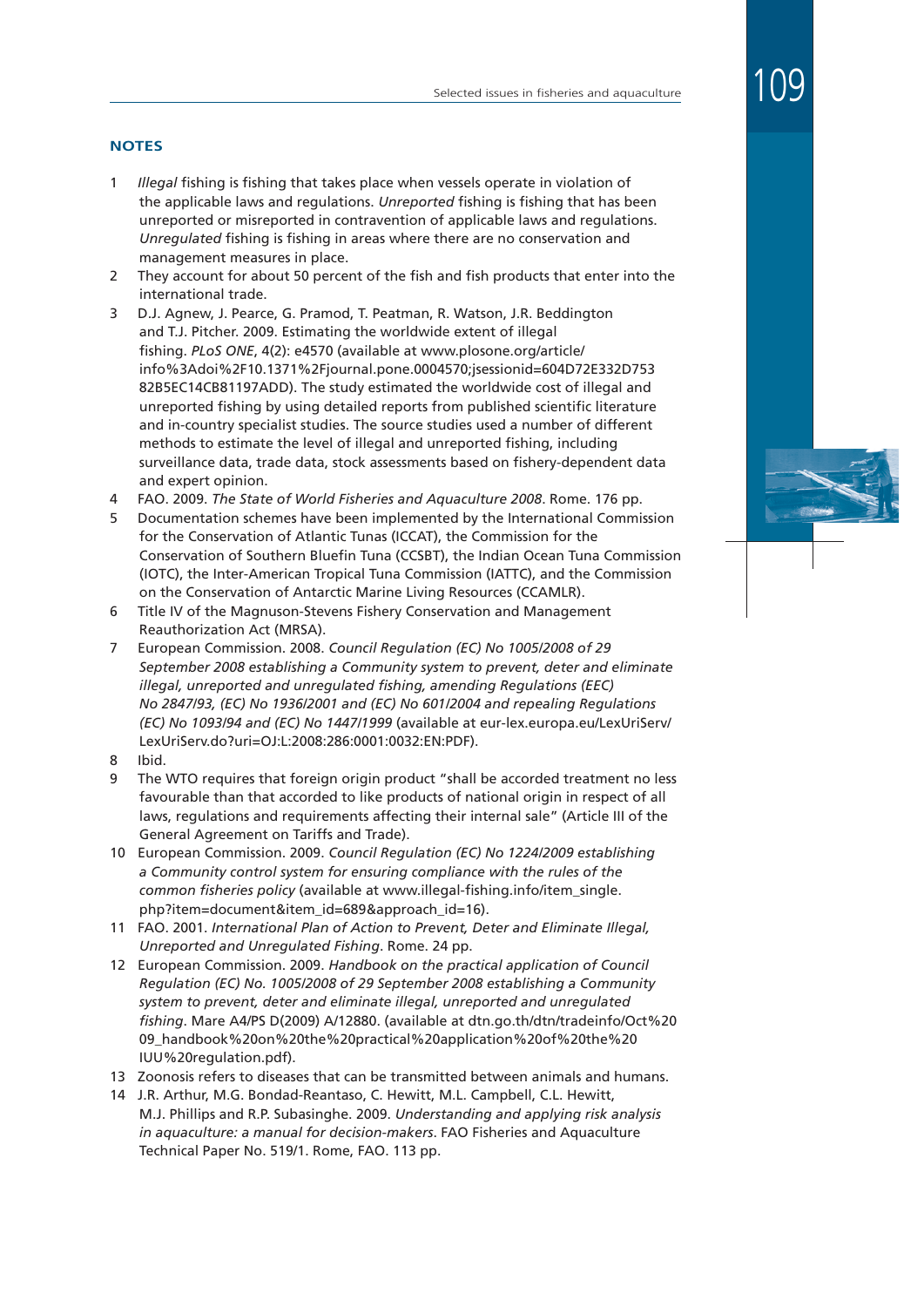#### The State of World Fisheries and Aquaculture 2010

- 15 M.G. Bondad-Reantaso, A. Lem and R.P. Subasinghe. 2009. International trade in aquatic animals and aquatic animal health: What lessons have we learned so far in managing the risks? *Fish Pathology*, 44(3): 107–114.
- 16 M.G. Bondad-Reantaso, R.P. Subasinghe, J.R. Arthur, K. Ogawa, S. Chinabut, R. Adlard, Z. Tan and M. Shariff. 2005. Disease and health management in Asian aquaculture. *Veterinary Parasitology*, 132: 249–272.
- 17 European Commission. 2001. *Directive 2001/82/EC of the European Parliament and of the Council of 6 November 2001 on the Community code relating to veterinary medicinal products* (available at ec.europa.eu/enterprise/sectors/pharmaceuticals/ files/eudralex/vol-5/dir\_2001\_82/dir\_2001\_82\_en.pdf).
- 18 Within the scope of this definition, the following terms are also used: alien species, aquatic nuisance species, exotic species, non-native species, foreign species, non-indigenous species, invasive species. See also J.T. Carlton. 2001. *Introduced species in U.S. coastal waters: environmental impacts and management priorities*. Arlington, USA, Pew Oceans Commissions.
- 19 Water carried by ships to ensure stability, trim and structural integrity.
- 20 Op. cit., see note 14.
- 21 Adaptive management, also known as adaptive resource management, is a structured, iterative process of optimal decision-making in the face of uncertainty that aims to reduce such uncertainties over time via system monitoring. In this way, decision-making simultaneously maximizes one or more resource objectives and, either passively or actively, accrues information needed to improve future management. Adaptive management is often characterized as "learning by doing".
- 22 World Trade Organization. 1994. Agreement on the Application of Sanitary and Phytosanitary Measures. *In: The Results of the Uruguay Round of Multilateral Trade Negotiations: The Legal Texts, General Agreement on Tariff and Trade (GATT)*, pp. 69–84. Geneva, Switzerland.
- 23 International Council for the Exploration of the Sea. 2005. *ICES Code of practice on the introductions and transfers of marine organisms 2005*. Copenhagen.
- 24 G. Turner, ed. 1988. *Codes of practice and manual of procedures for consideration of introductions and transfers of marine and freshwater organisms*. EIFAC Occasional Paper No. 23. Rome, FAO. 49 pp.
- 25 FAO. 1995. *FAO. Code of Conduct for Responsible Fisheries*. Rome. 41 pp.
- 26 FAO. 2008. *Aquaculture development. 5. Genetic resource management*. FAO Technical Guidelines for Responsible Fisheries No. 5, Suppl. 3. Rome. 125 pp. FAO. 2007. *Aquaculture development. 2. Health management for responsible movement of live aquatic animals*. FAO Technical Guidelines for Responsible Fisheries No. 5, Suppl. 2. Rome. 31 pp.

 FAO and NACA. 2000. *Asia Regional Technical Guidelines on Health Management for the Responsible Movement of Live Aquatic Animals and the Beijing Consensus and Implementation Strategy*. FAO Fisheries Technical Paper No. 402. Rome. 53 pp.

- 27 World Organisation for Animal Health. 2009. *Aquatic Animal Health Code 2009*. Paris (also available at www.oie.int/eng/normes/fcode/en\_sommaire.htm).
- 28 World Organisation for Animal Health. 2009. *Manual of Diagnostic Tests for Aquatic Animals 2009*. Paris (also available at www.oie.int/eng/normes/fmanual/A\_ summry.htm).
- 29 EU legislation and directives on animal health are available at europa.eu/ legislation\_summaries/food\_safety/animal\_health/index\_en.htm.
- 30 Information on this event is available at www.cbd.int/idb/2009/.
- 31 Information on GloBallast Partnerships is available at globallast.imo.org/index. asp?page=GBPintro.html&menu=true.
- 32 FAO. 2009. *Report of the International Emergency Disease Investigation Task Force on a Serious Finfish Disease in Southern Africa, 18–26 May 2007*. Rome. 70 pp.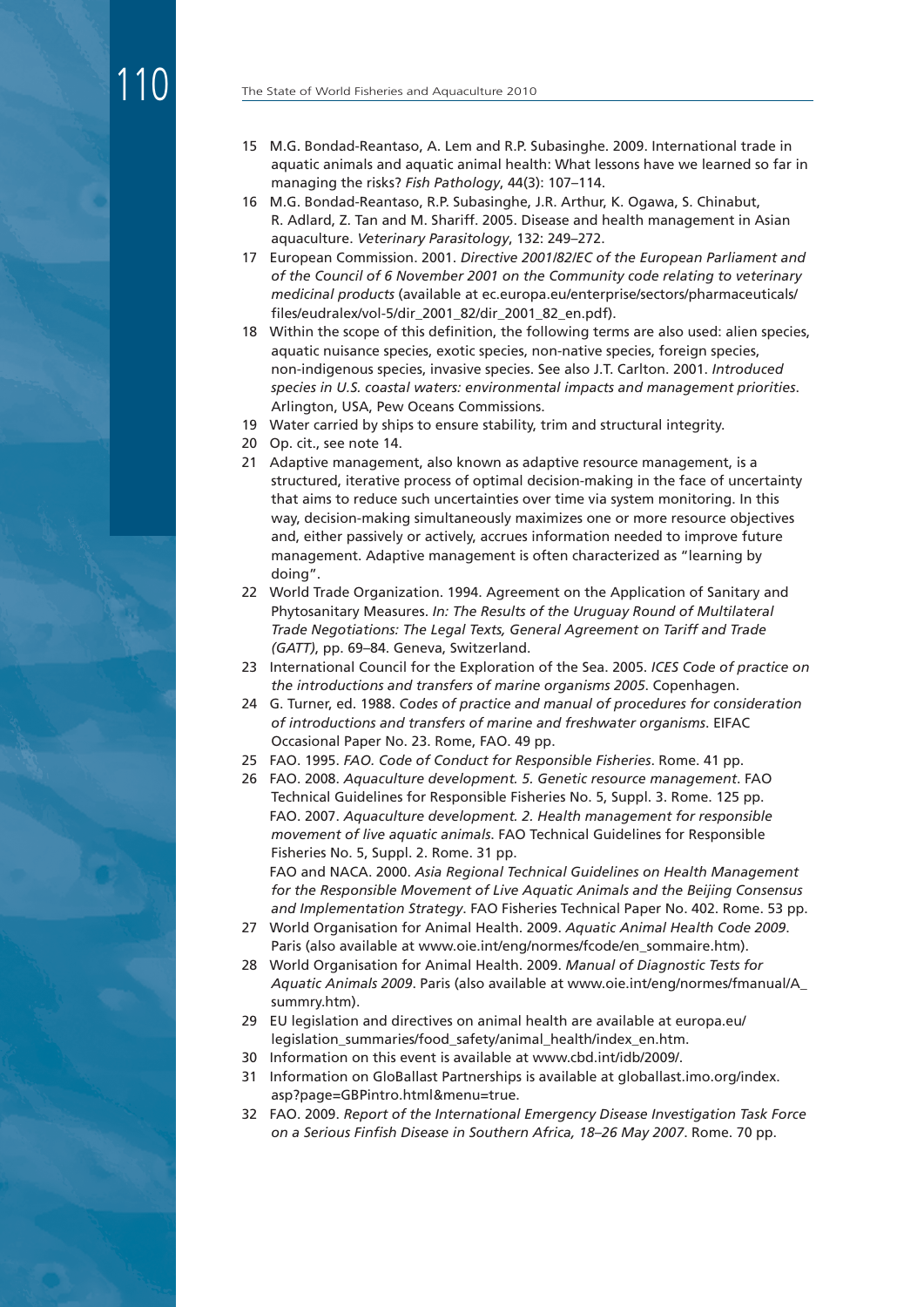- 33 M.G. Bondad-Reantaso, A. Sunarto and R.P. Subasinghe. 2007. Managing the koi herpesvirus disease outbreak in Indonesia and the lessons learned. *In* B. Dodet and OIE Scientific and Technical Department, eds. *The OIE Global Conference on Aquatic Animal Health*, pp. 21–28. Developments in Biologicals Vol. 129. Basel, Karger.
- 34 M.G. Bondad-Reantaso, J.R. Arthur and R.P. Subasinghe, eds. 2008. *Understanding and applying risk analysis in aquaculture*. FAO Fisheries and Aquaculture Technical Paper No. 519. Rome, FAO. 304 pp.
- 35 M.G. Bondad-Reantaso, J.R. Arthur and R.P. Subasinghe, eds. 2009. *Strengthening aquaculture health management in Bosnia and Herzegovina*. FAO Fisheries and Aquaculture Technical Paper No. 524. Rome, FAO. 83 pp.
- 36 FAO and Regional Commission for Fisheries. 2008. *Report of the Regional Technical Workshop on Aquatic Animal Health. Jeddah, Kingdom of Saudi Arabia, 6–10 April 2008*. FAO Fisheries and Aquaculture Report No. 876. Rome. 119 pp.
- 37 Op. cit., see note 14.
- 38 T. Sasamoto, F. Ushio, N. Kikutani, Y. Saitoh, Y. Yamaki, T. Hashimoto, S. Horii, J. Nakagawa and A. Ibe. 2006. Estimation of 1999–2004 dietary daily intake of PCDDs, PCDFs and dioxin-like PCBs by a total diet study in metropolitan Tokyo, Japan. *Chemosphere*, 64(4): 634–641.

 A. Mazet, G. Keck and P. Berny. 2005. Concentrations of PCBs, organochlorine pesticides and heavy metals (lead, cadmium, and copper) in fish from the Drôme river: potential effects on otters (*Lutra lutra*). *Chemosphere*, 61(6): 810–816. A. Schecter, P. Cramer, K. Boggess, J. Stanley, O. Päpke, J. Olson, A. Silver and M. Schmitz M. 2001. Intake of dioxins and related compounds from food in the U.S. population. *Journal of Toxicology and Environmental Health, Part A: Current Issues*, 63(1): 1–18.

 T. Tsutsumi, T. Yanagi, M. Nakamura, Y. Kono, H. Uchibe, T. Iida, T. Hori, R. Nakagawa, K. Tobiishi, R. Matsuda, K. Sasaki and M. Toyoda. 2001. Update of daily intake of PCDDs, PCDFs, and dioxin-like PCBs from food in Japan. *Chemosphere*, 45(8): 1129–1137.

- 39 European Food Safety Authority. 2007. *Risk-benefit analysis of foods: methods and approaches. Summary Report EFSA Scientific Colloquium 6, 13–14 July 2006 – Tabiano (Province of Parma), Italy*. Parma, Italy.
- 40 C.F. van Kreijl, A.G.A.C. Knaap and J.M.A. van Raaij, editors-in-chief. 2006. *Our food, our health: healthy diet and safe food in the Netherlands*. Bilthoven, Netherlands, National Institute for Public Health and the Environment. D. Mozaffarian and E.B. Rimm. 2006. Fish intake, contaminants, and human health: evaluating the risks and the benefits. *Journal of the American Medical Association*, 296(15): 1885–1899.
- 41 Op. cit., see note 39.
- 42 FAO and World Health Organization. 2010. *Joint FAO/WHO Expert Consultation on the Risks and Benefits of Fish Consumption, Executive Summary, 25–29 January 2010, Rome, Italy* (available at ftp://ftp.fao.org/FI/DOCUMENT/risk\_consumption/ executive\_summary.pdf).
- 43 Ibid.
- 44 Ibid.
- 45 J.R. Hibbeln and J.M. Davis. 2009. Considerations regarding neuropsychiatric nutritional requirements for intakes of omega-3 highly unsaturated fatty acids. *Prostaglandins, Leukotrienes and Essential Fatty Acids*, 81(2): 179–186.
- 46 P. Andlin-Sobocki, B. Jönsson, H.-U. Wittchen and J. Olesen. 2005. Costs of disorders of the brain in Europe. *European Journal of Neurology*, 12(Suppl. 1): 1–27.
- 47 M.C. Morris, D.A. Evans, C.C. Tangney, J.L. Bienias and R.S. Wilson. 2005. Fish consumption and cognitive decline with age in a large community study. *Archives of Neurology*, 62(12): 1849–1853.